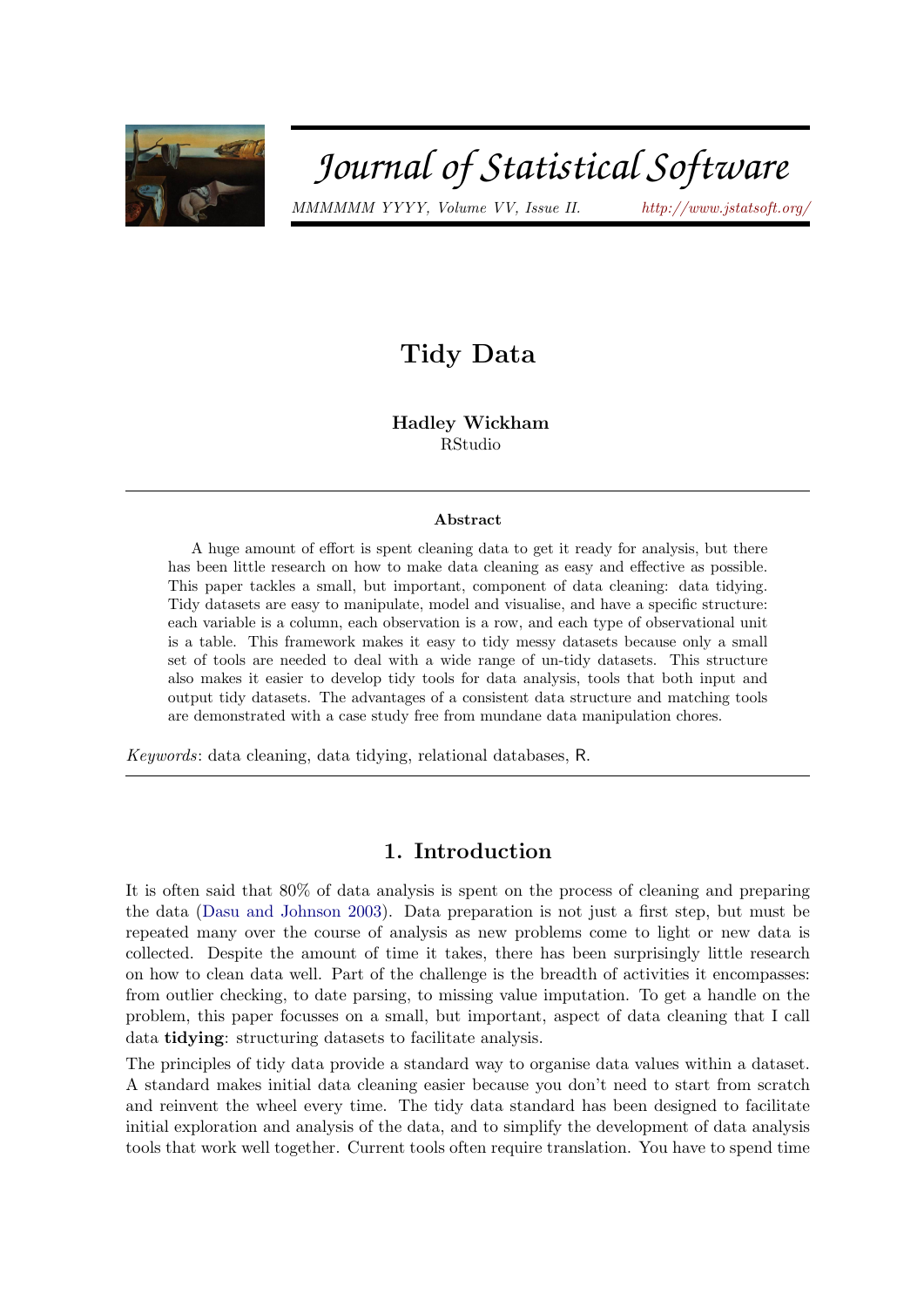munging the output from one tool so you can input it into another. Tidy datasets and tidy tools work hand in hand to make data analysis easier, allowing you to focus on the interesting domain problem, not on the uninteresting logistics of data.

The principles of tidy data are closely tied to those of relational databases and Codd's relational algebra [\(Codd](#page-21-0) [1990\)](#page-21-0), but are framed in a language familiar to statisticians. Computer scientists have also contributed much to the study of data cleaning. For example, [Laksh](#page-22-1)[manan, Sadri, and Subramanian](#page-22-1) [\(1996\)](#page-22-1) define an extension to SQL to allow it to operate on messy datasets, [Raman and Hellerstein](#page-22-2) [\(2001\)](#page-22-2) provide a framework for cleaning datasets, and [Kandel, Paepcke, Hellerstein, and Heer](#page-22-3) [\(2011\)](#page-22-3) develop an interactive tool with a friendly user interface which automatically creates code to clean data. These tools are useful but they are presented in a language foreign to most statisticians, they fail to give much advice on how datasets should be structured, and they lack connections to the tools of data analysis.

The development of tidy data has been driven by my experience working with real-world datasets. With few, if any, constraints on their organisation, such datasets are often constructed in bizarre ways. I have spent countless hours struggling to get such datasets organised in a way that makes data analysis possible, let alone easy. I have also struggled to impart these skills to my students so they could tackle real-world datasets on their own. In the course of these struggles I developed the reshape and reshape2 [\(Wickham](#page-22-4) [2007\)](#page-22-4) packages. While I could intuitively use the tools and teach them through examples, I lacked the framework to make my intuition explicit. This paper provides that framework. It provides a comprehensive "philosophy of data": one that underlies my work in the **plyr** [\(Wickham](#page-22-5) [2011\)](#page-22-5) and  $ggplot2$ [\(Wickham](#page-22-6) [2009\)](#page-22-6) packages.

The paper proceeds as follows. Section [2](#page-1-0) begins by defining the three characteristics that make a dataset tidy. Since most real world datasets are not tidy, Section [3](#page-4-0) describes the operations needed to make messy datasets tidy, and illustrates the techniques with a range of real examples. Section [4](#page-12-0) defines tidy tools, tools that input and output tidy datasets, and discusses how tidy data and tidy tools together can make data analysis easier. These principles are illustrated with a small case study in Section [5.](#page-15-0) Section [6](#page-19-0) concludes with a discussion of what this framework misses and what other approaches might be fruitful to pursue.

# 2. Defining tidy data

Happy families are all alike; every unhappy family is unhappy in its own way

Leo Tolstoy

<span id="page-1-0"></span>Like families, tidy datasets are all alike but every messy dataset is messy in its own way. Tidy datasets provide a standardized way to link the structure of a dataset (its physical layout) with its semantics (its meaning). In this section, I'll provide some standard vocabulary for describing the structure and semantics of a dataset, and then use those definitions to define tidy data.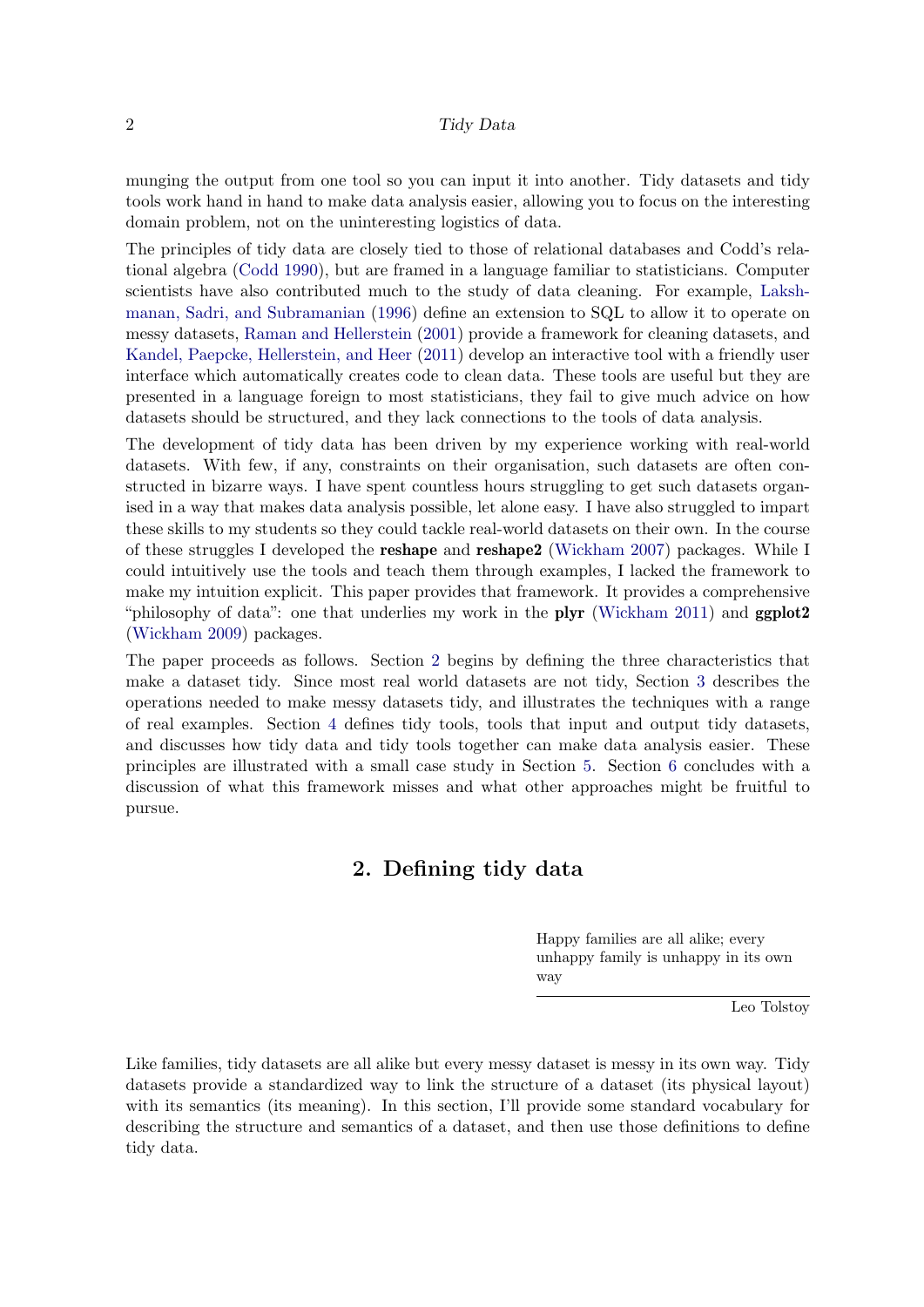#### 2.1. Data structure

<span id="page-2-0"></span>Most statistical datasets are rectangular tables made up of rows and columns. The columns are almost always labelled and the rows are sometimes labelled. Table [1](#page-2-0) provides some data about an imaginary experiment in a format commonly seen in the wild. The table has two columns and three rows, and both rows and columns are labelled.

|              |    | treatmenta treatmentb |
|--------------|----|-----------------------|
| John Smith   |    |                       |
| Jane Doe     | 16 | 11                    |
| Mary Johnson | З  |                       |

Table 1: Typical presentation dataset.

<span id="page-2-1"></span>There are many ways to structure the same underlying data. Table [2](#page-2-1) shows the same data as Table [1,](#page-2-0) but the rows and columns have been transposed. The data is the same, but the layout is different. Our vocabulary of rows and columns is simply not rich enough to describe why the two tables represent the same data. In addition to appearance, we need a way to describe the underlying semantics, or meaning, of the values displayed in table.

|            |    | John Smith Jane Doe Mary Johnson |
|------------|----|----------------------------------|
| treatmenta | 16 |                                  |
| treatment  | 11 |                                  |

Table 2: The same data as in Table [1](#page-2-0) but structured differently.

# 2.2. Data semantics

A dataset is a collection of values, usually either numbers (if quantitative) or strings (if qualitative). Values are organised in two ways. Every value belongs to a **variable** and an observation. A variable contains all values that measure the same underlying attribute (like height, temperature, duration) across units. An observation contains all values measured on the same unit (like a person, or a day, or a race) across attributes.

Table [3](#page-3-0) reorganises Table [1](#page-2-0) to make the values, variables and obserations more clear. The dataset contains 18 values representing three variables and six observations. The variables are:

- 1. person, with three possible values (John, Mary, and Jane).
- 2. treatment, with two possible values (a and b).
- 3. result, with five or six values depending on how you think of the missing value (-, 16, 3, 2, 11, 1).

The experimental design tells us more about the structure of the observations. In this experiment, every combination of of person and treatment was measured, a completely crossed design. The experimental design also determines whether or not missing values can be safely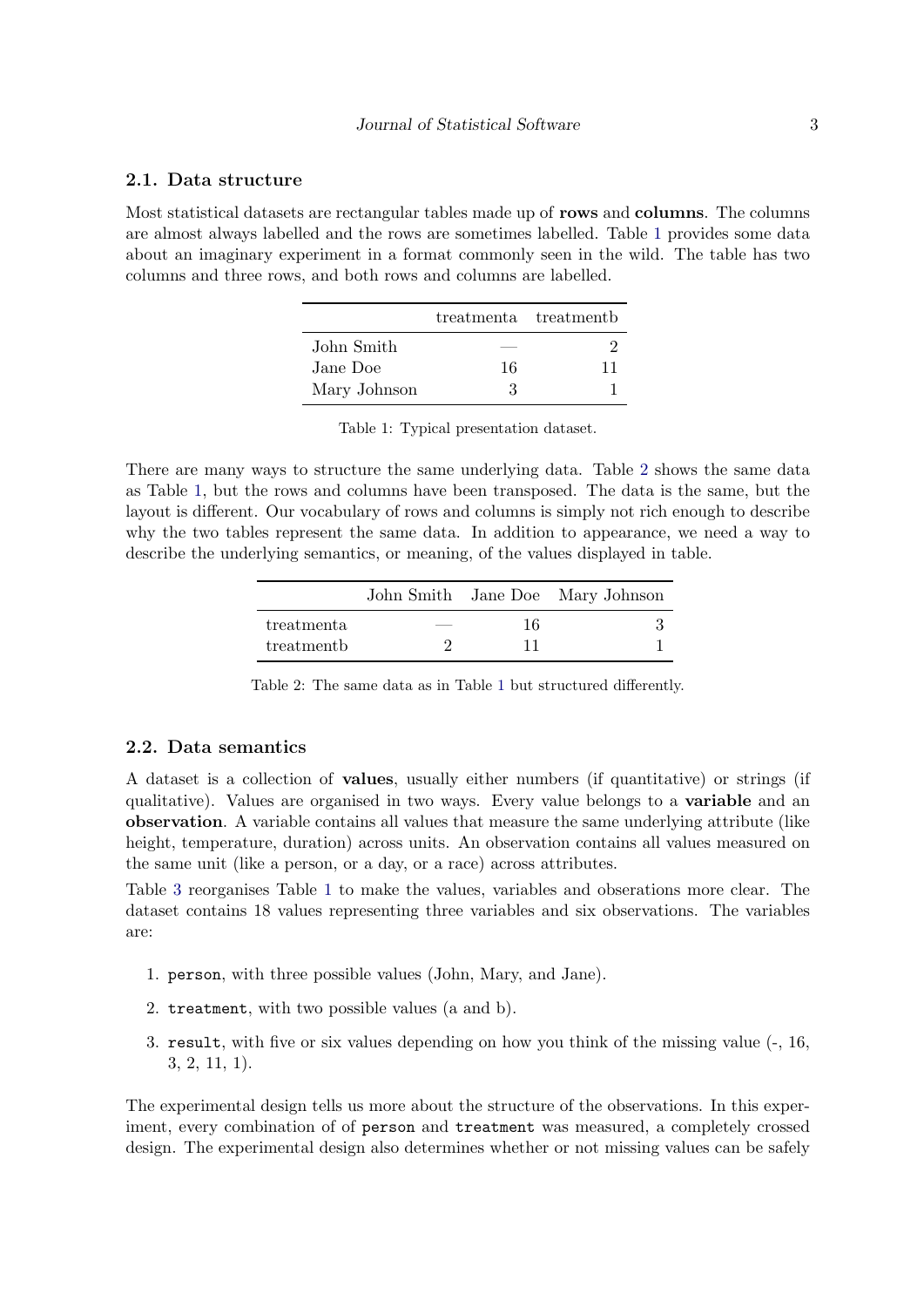<span id="page-3-0"></span>dropped. In this experiment, the missing value represents an observation that should have been made, but wasn't, so it's important to keep it. Structural missing values, which represent measurements that can't be made (e.g., the count of pregnant males) can be safely removed.

| name         | t.rt. | result |
|--------------|-------|--------|
| John Smith   | a.    |        |
| Jane Doe     | a     | 16     |
| Mary Johnson | a.    | 3      |
| John Smith   | h     | 2      |
| Jane Doe     | h     | 11     |
| Mary Johnson | h     |        |

Table 3: The same data as in Table [1](#page-2-0) but with variables in columns and observations in rows.

For a given dataset, it's usually easy to figure out what are observations and what are variables, but it is surprisingly difficult to precisely define variables and observations in general. For example, if the columns in the Table [1](#page-2-0) were height and weight we would have been happy to call them variables. If the columns were height and width, it would be less clear cut, as we might think of height and width as values of a dimension variable. If the columns were home phone and work phone, we could treat these as two variables, but in a fraud detection environment we might want variables phone number and number type because the use of one phone number for multiple people might suggest fraud. A general rule of thumb is that it is easier to describe functional relationships between variables (e.g., z is a linear combination of x and y, density is the ratio of weight to volume) than between rows, and it is easier to make comparisons between groups of observations (e.g., average of group a vs. average of group b) than between groups of columns.

In a given analysis, there may be multiple levels of observation. For example, in a trial of new allergy medication we might have three observational types: demographic data collected from each person (age, sex, race), medical data collected from each person on each day (number of sneezes, redness of eyes), and meterological data collected on each day (temperature, pollen count).

#### 2.3. Tidy data

Tidy data is a standard way of mapping the meaning of a dataset to its structure. A dataset is messy or tidy depending on how rows, columns and tables are matched up with observations, variables and types. In tidy data:

- 1. Each variable forms a column.
- 2. Each observation forms a row.
- 3. Each type of observational unit forms a table.

This is Codd's 3rd normal form [\(Codd](#page-21-0) [1990\)](#page-21-0), but with the constraints framed in statistical language, and the focus put on a single dataset rather than the many connected datasets common in relational databases. Messy data is any other other arrangement of the data.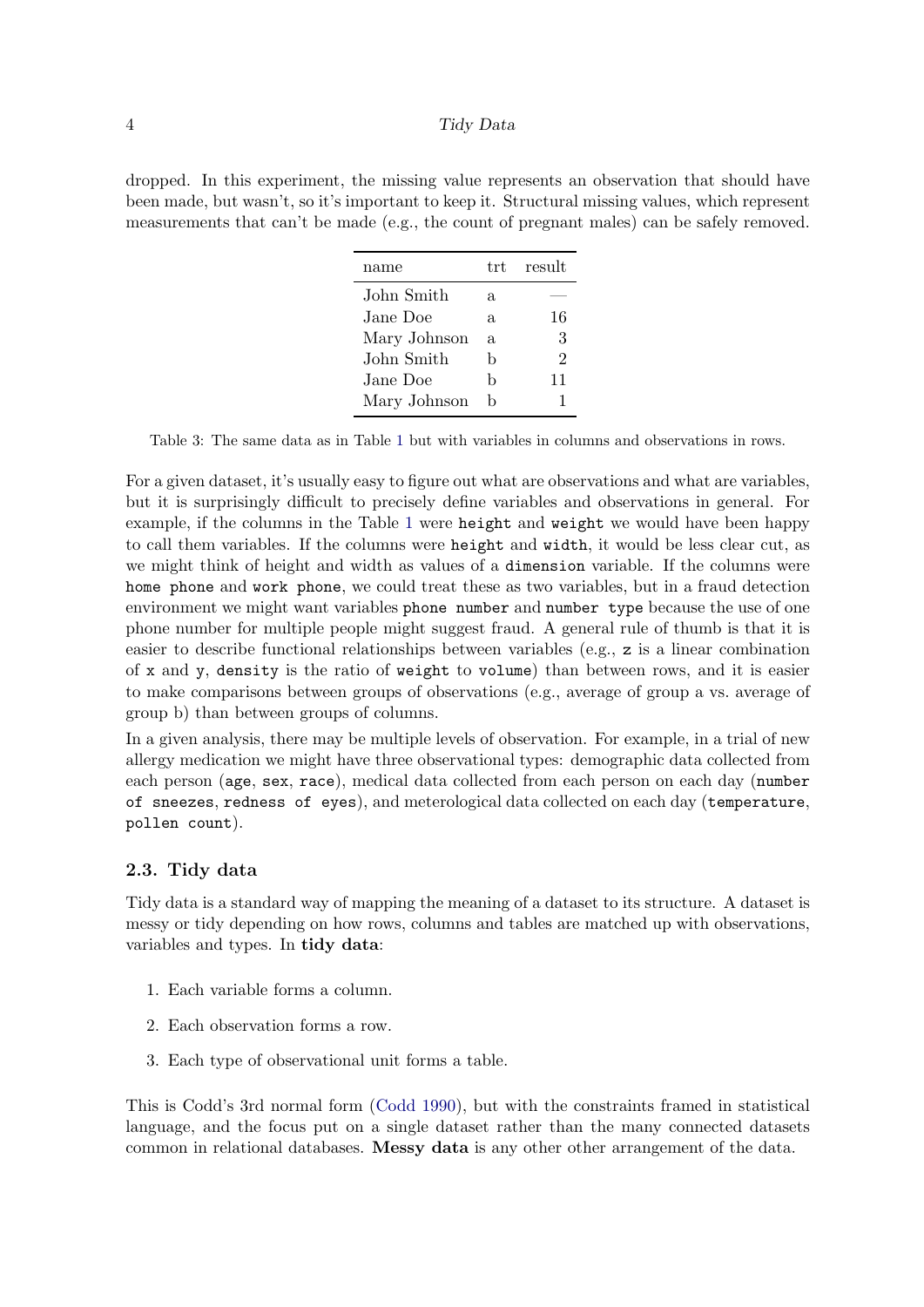Table [3](#page-3-0) is the tidy version of Table [1.](#page-2-0) Each row represents an observation, the result of one treatment on one person, and each column is a variable.

Tidy data makes it easy for an analyst or a computer to extract needed variables because it provides a standard way of structuring a dataset. Compare Table [3](#page-3-0) to Table [1:](#page-2-0) in Table [1](#page-2-0) you need to use different strategies to extract different variables. This slows analysis and invites errors. If you consider how many data analysis operations involve all of the values in a variable (every aggregation function), you can see how important it is to extract these values in a simple, standard way. Tidy data is particularly well suited for vectorised programming languages like R, because the layout ensures that values of different variables from the same observation are always paired.

While the order of variables and observations does not affect analysis, a good ordering makes it easier to scan the raw values. One way of organising variables is by their role in the analysis: are values fixed by the design of the data collection, or are they measured during the course of the experiment? Fixed variables describe the experimental design and are known in advance. Computer scientists often call fixed variables dimensions, and statisticians usually denote them with subscripts on random variables. Measured variables are what we actually measure in the study. Fixed variables should come first, followed by measured variables, each ordered so that related variables are contiguous. Rows can then be ordered by the first variable, breaking ties with the second and subsequent (fixed) variables. This is the convention adopted by all tabular displays in this paper.

# 3. Tidying messy datasets

<span id="page-4-0"></span>Real datasets can, and often do, violate the three precepts of tidy data in almost every way imaginable. While occasionally you do get a dataset that you can start analysing immediately, this is the exception, not the rule. This section describes the five most common problems with messy datasets, along with their remedies:

- Column headers are values, not variable names.
- Multiple variables are stored in one column.
- Variables are stored in both rows and columns.
- Multiple types of observational units are stored in the same table.
- A single observational unit is stored in multiple tables.

Surprisingly, most messy datasets, including types of messiness not explicitly described above, can be tidied with a small set of tools: melting, string splitting, and casting. The following sections illustrate each problem with a real dataset that I have encountered, and show how to tidy them. The complete datasets and the R code used to tidy them are available online at <https://github.com/hadley/tidy-data>, and in the online supplementary materials for this paper.

#### 3.1. Column headers are values, not variable names

A common type of messy dataset is tabular data designed for presentation, where variables form both the rows and columns, and column headers are values, not variable names. While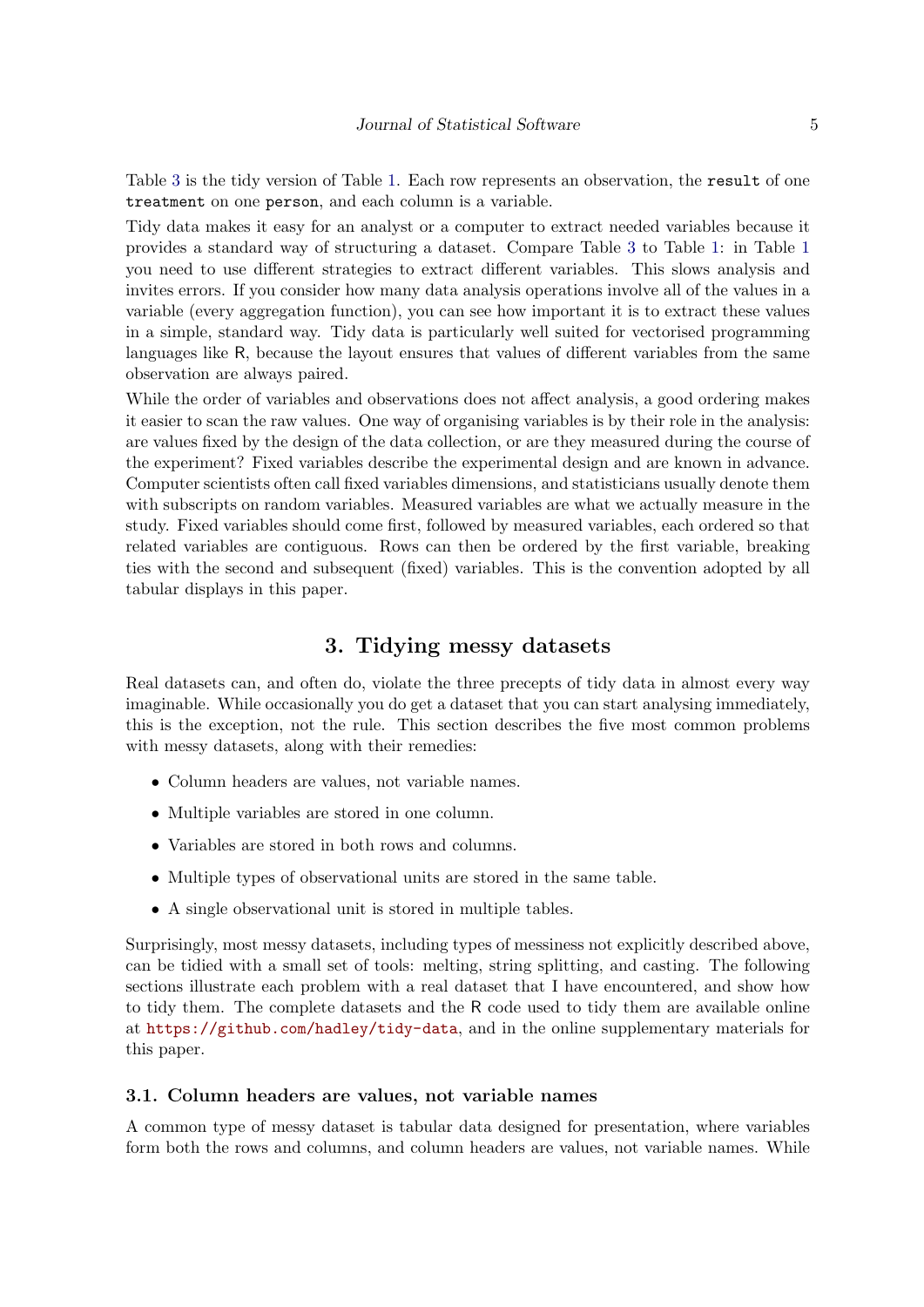I would call this arrangement messy, in some cases it can be extremely useful. It provides efficient storage for completely crossed designs, and it can lead to extremely efficient computation if desired operations can be expressed as matrix operations. This issue is discussed in depth in Section [6.](#page-19-0)

Table [4](#page-5-0) shows a subset of a typical dataset of this form. This dataset explores the relationship between income and religion in the US. It comes from a report<sup>[1](#page-5-1)</sup> produced by the Pew Research Center, an American think-tank that collects data on attitudes to topics ranging from religion to the internet, and produces many reports that contain datasets in this format.

<span id="page-5-0"></span>

| religion                | $<$ \$10 ${\rm k}$ | $$10-20k$ | $$20-30k$ | $$30-40k$ | $$40-50k$ | $$50-75k$ |
|-------------------------|--------------------|-----------|-----------|-----------|-----------|-----------|
| Agnostic                | 27                 | 34        | 60        | 81        | 76        | 137       |
| Atheist                 | 12                 | 27        | 37        | 52        | 35        | 70        |
| <b>Buddhist</b>         | 27                 | 21        | 30        | 34        | 33        | 58        |
| Catholic                | 418                | 617       | 732       | 670       | 638       | 1116      |
| Don't know/refused      | 15                 | 14        | 15        | 11        | 10        | 35        |
| Evangelical Prot        | 575                | 869       | 1064      | 982       | 881       | 1486      |
| Hindu                   |                    | 9         |           | 9         | 11        | 34        |
| Historically Black Prot | 228                | 244       | 236       | 238       | 197       | 223       |
| Jehovah's Witness       | 20                 | 27        | 24        | 24        | 21        | 30        |
| Jewish                  | 19                 | 19        | 25        | 25        | 30        | 95        |

Table 4: The first ten rows of data on income and religion from the Pew Forum. Three columns, \$75-100k, \$100-150k and >150k, have been omitted

This dataset has three variables, religion, income and frequency. To tidy it, we need to melt, or stack it. In other words, we need to turn columns into rows. While this is often described as making wide datasets long or tall, I will avoid those terms because they are imprecise. Melting is parameterised by a list of columns that are already variables, or colvars for short. The other columns are converted into two variables: a new variable called column that contains repeated column headings and a new variable called value that contains the concatenated data values from the previously separate columns. This is illustrated in Table [5](#page-6-0) with a toy dataset. The result of melting is a **molten** dataset.

The Pew dataset has one colvar, religion, and melting yields Table [6.](#page-6-1) To better reflect their roles in this dataset, the variable column has been renamed to income, and the value column to freq. This form is tidy because each column represents a variable and each row represents an observation, in this case a demographic unit corresponding to a combination of religion and income.

Another common use of this data format is to record regularly spaced observations over time. For example, the Billboard dataset shown in Table [7](#page-7-0) records the date a song first entered the Billboard Top 100. It has variables for artist, track, date.entered, rank and week. The rank in each week after it enters the top 100 is recorded in 75 columns, wk1 to wk75. If a song is in the Top 100 for less than 75 weeks the remaining columns are filled with missing values. This form of storage is not tidy, but it is useful for data entry. It reduces duplication since

<span id="page-5-1"></span><sup>1</sup> [http://religions.pewforum.org/pdf/comparison-Income%20Distribution%20of%20Religious%](http://religions.pewforum.org/pdf/comparison-Income%20Distribution%20of%20Religious%20Traditions.pdf) [20Traditions.pdf](http://religions.pewforum.org/pdf/comparison-Income%20Distribution%20of%20Religious%20Traditions.pdf)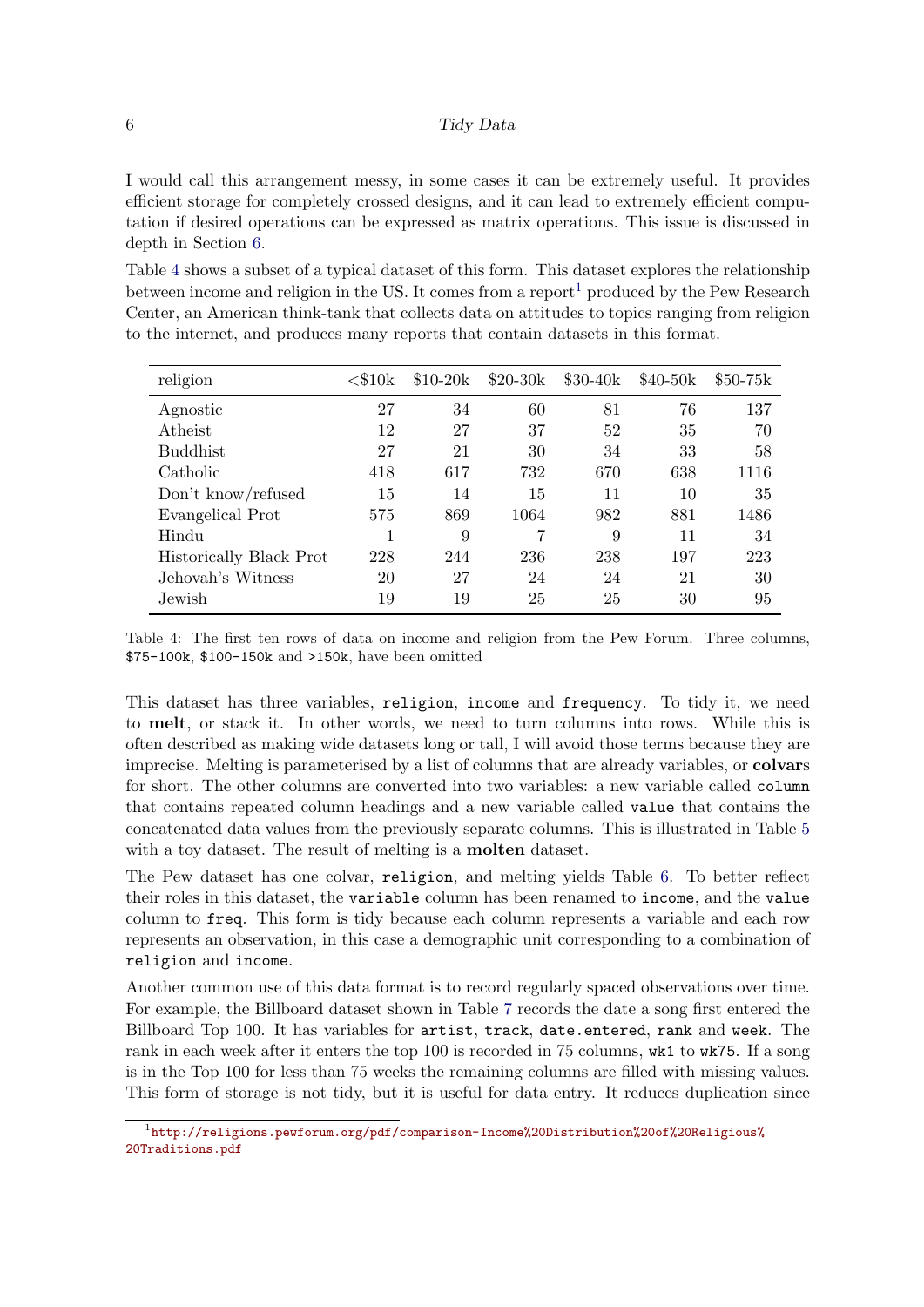<span id="page-6-0"></span>

|     |                |   |              | row           | column          | value          |
|-----|----------------|---|--------------|---------------|-----------------|----------------|
|     |                |   |              | A             | $\mathbf a$     | 1              |
|     |                |   |              | B             | $\rm{a}$        | $\overline{2}$ |
| row | a              | b | $\mathbf{c}$ | C             | $\mathbf a$     | 3              |
| A   | 1              | 4 | 7            | А             | b               | 4              |
| B   | $\overline{2}$ | 5 | 8            | В             | b               | 5              |
| С   | 3              | 6 | 9            | $\mathcal{C}$ | b               | 6              |
|     | (a) Raw data   |   |              | Α             | С               |                |
|     |                |   |              | B             | C               | 8              |
|     |                |   |              | С             | $\mathbf c$     | 9              |
|     |                |   |              |               | (b) Molten data |                |

Table 5: A simple example of melting. (a) is melted with one colvar, row, yielding the molten dataset (b). The information in each table is exactly the same, just stored in a different way.

<span id="page-6-1"></span>

| religion | income             | freq |
|----------|--------------------|------|
| Agnostic | $<$ \$10 $k$       | 27   |
| Agnostic | $$10-20k$          | 34   |
| Agnostic | \$20-30k           | 60   |
| Agnostic | \$30-40k           | 81   |
| Agnostic | \$40-50k           | 76   |
| Agnostic | \$50-75k           | 137  |
| Agnostic | \$75-100k          | 122  |
| Agnostic | \$100-150k         | 109  |
| Agnostic | >150k              | 84   |
| Agnostic | Don't know/refused | 96   |

Table 6: The first ten rows of the tidied Pew survey dataset on income and religion. The column has been renamed to income, and value to freq.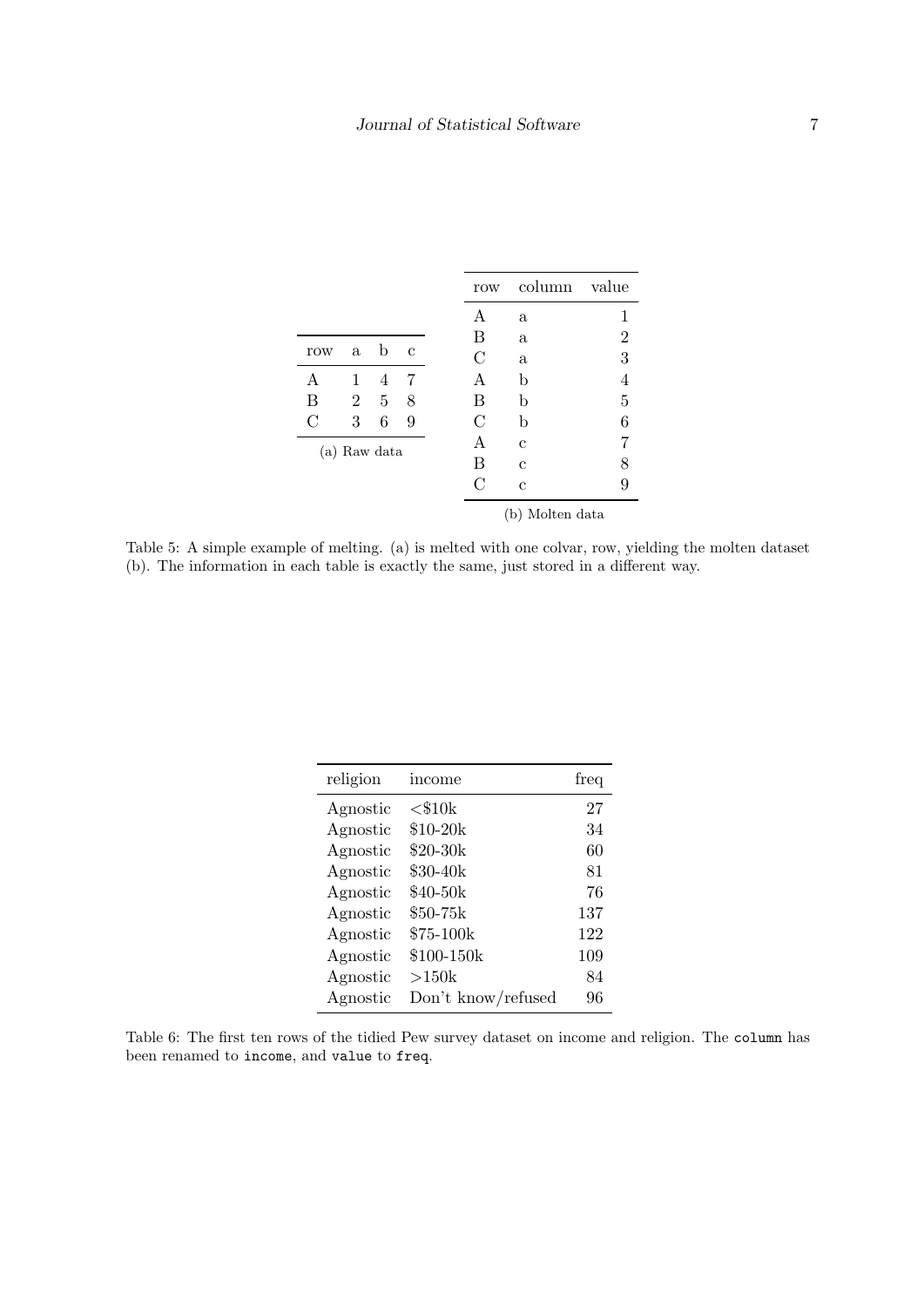otherwise each song in each week would need its own row, and song metadata like title and artist would need to be repeated. This issue will be discussed in more depth in Section [3.4.](#page-9-0)

<span id="page-7-0"></span>

| year | artist         | track                | time | date.entered | wk1 | wk2 | wk3 |
|------|----------------|----------------------|------|--------------|-----|-----|-----|
| 2000 | 2 Pac          | Baby Don't Cry       | 4:22 | 2000-02-26   | 87  | 82  | 72  |
| 2000 | $2Ge + her$    | The Hardest Part Of  | 3:15 | 2000-09-02   | 91  | 87  | 92  |
| 2000 | 3 Doors Down   | Kryptonite           | 3:53 | 2000-04-08   | 81  | 70  | 68  |
| 2000 | $98^{\circ}0$  | Give Me Just One Nig | 3:24 | 2000-08-19   | 51  | 39  | 34  |
| 2000 | $A*Teens$      | Dancing Queen        | 3:44 | 2000-07-08   | 97  | 97  | 96  |
| 2000 | Aaliyah        | I Don't Wanna        | 4:15 | 2000-01-29   | 84  | 62  | 51  |
| 2000 | Aaliyah        | Try Again            | 4:03 | 2000-03-18   | 59  | 53  | 38  |
| 2000 | Adams, Yolanda | Open My Heart        | 5:30 | 2000-08-26   | 76  | 76  | 74  |

Table 7: The first eight Billboard top hits for 2000. Other columns not shown are wk4, wk5, ..., wk75.

This dataset has colvars year, artist, track, time, and date.entered. Melting yields Table [8.](#page-7-1) I have also done a little cleaning as well as tidying: column has been converted to week by extracting the number, and date has been computed from date.entered and week.

<span id="page-7-1"></span>

| year | artist       | time | track               | date       | week           | rank |
|------|--------------|------|---------------------|------------|----------------|------|
| 2000 | 2 Pac        | 4:22 | Baby Don't Cry      | 2000-02-26 | $\mathbf{1}$   | 87   |
| 2000 | 2 Pac        | 4:22 | Baby Don't Cry      | 2000-03-04 | $\overline{2}$ | 82   |
| 2000 | 2 Pac        | 4:22 | Baby Don't Cry      | 2000-03-11 | 3              | 72   |
| 2000 | 2 Pac        | 4:22 | Baby Don't Cry      | 2000-03-18 | $\overline{4}$ | 77   |
| 2000 | 2 Pac        | 4:22 | Baby Don't Cry      | 2000-03-25 | 5              | 87   |
| 2000 | 2 Pac        | 4:22 | Baby Don't Cry      | 2000-04-01 | 6              | 94   |
| 2000 | 2 Pac        | 4:22 | Baby Don't Cry      | 2000-04-08 | 7              | 99   |
| 2000 | $2Ge + her$  | 3:15 | The Hardest Part Of | 2000-09-02 | 1              | 91   |
| 2000 | $2Ge + her$  | 3:15 | The Hardest Part Of | 2000-09-09 | $\overline{2}$ | 87   |
| 2000 | $2Ge + her$  | 3:15 | The Hardest Part Of | 2000-09-16 | 3              | 92   |
| 2000 | 3 Doors Down | 3:53 | Kryptonite          | 2000-04-08 | 1              | 81   |
| 2000 | 3 Doors Down | 3:53 | Kryptonite          | 2000-04-15 | $\overline{2}$ | 70   |
| 2000 | 3 Doors Down | 3:53 | Kryptonite          | 2000-04-22 | 3              | 68   |
| 2000 | 3 Doors Down | 3:53 | Kryptonite          | 2000-04-29 | 4              | 67   |
| 2000 | 3 Doors Down | 3:53 | Kryptonite          | 2000-05-06 | 5              | 66   |

Table 8: First fifteen rows of the tidied billboard dataset. The date column does not appear in the original table, but can be computed from date.entered and week.

#### 3.2. Multiple variables stored in one column

After melting, the column variable names often becomes a combination of multiple underlying variable names. This is illustrated by the tuberculosis (TB) dataset, a sample of which is shown in Table [9.](#page-8-0) This dataset comes from the World Health Organisation, and records the counts of confirmed tuberculosis cases by country, year, and demographic group. The demographic groups are broken down by  $\textbf{sex}$  (m, f) and  $\textbf{age}$  (0–14, 15–25, 25–34, 35–44,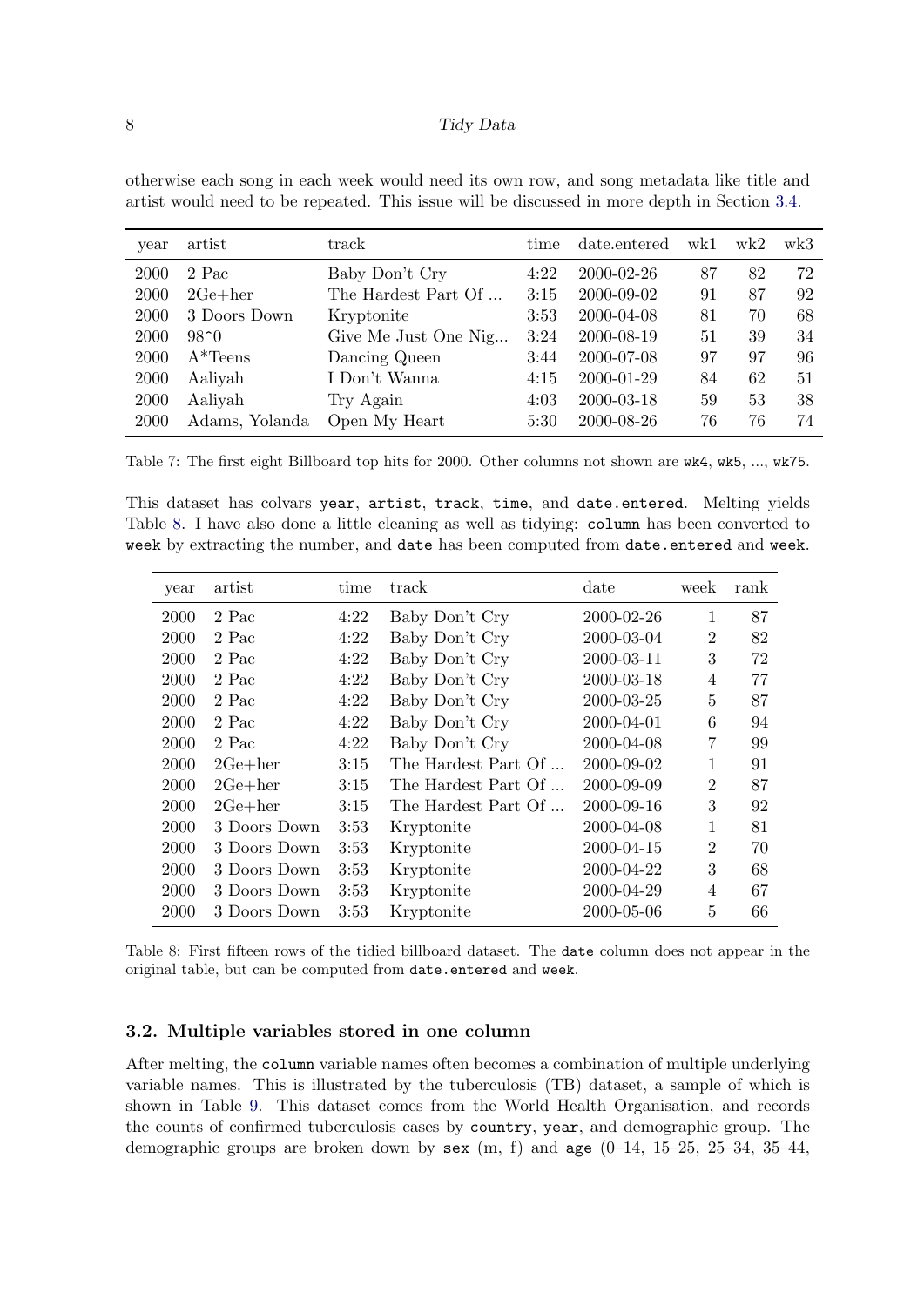<span id="page-8-0"></span>

| country | year | m014           | m1524    | m2534    | m3544          | m4554    | m <sub>5564</sub> | m65      | mu | f014 |
|---------|------|----------------|----------|----------|----------------|----------|-------------------|----------|----|------|
| AD      | 2000 | $\Omega$       | $\theta$ |          | $\theta$       | 0        |                   | $\cup$   |    |      |
| AE      | 2000 | 2              | 4        | 4        | 6              | 5        | 12                | 10       |    | З    |
| AF      | 2000 | 52             | 228      | 183      | 149            | 129      | 94                | 80       |    | 93   |
| AG      | 2000 | 0              | $\theta$ | $\Omega$ | $\theta$       | 0        | $\Omega$          |          |    |      |
| AL      | 2000 | 2              | 19       | 21       | 14             | 24       | 19                | 16       |    |      |
| AM      | 2000 | $\overline{2}$ | 152      | 130      | 131            | 63       | 26                | 21       |    |      |
| AN      | 2000 | $\Omega$       | 0        |          | $\overline{2}$ | $\theta$ | $\Omega$          | $\Omega$ |    |      |
| AO      | 2000 | 186            | 999      | 1003     | 912            | 482      | 312               | 194      |    | 247  |
| AR      | 2000 | 97             | 278      | 594      | 402            | 419      | 368               | 330      |    | 121  |
| AS      | 2000 |                |          |          |                |          |                   |          |    |      |

45–54, 55–64, unknown).

Table 9: Original TB dataset. Corresponding to each 'm' column for males, there is also an 'f' column for females, f1524, f2534 and so on. These are not shown to conserve space. Note the mixture of 0s and missing values (—). This is due to the data collection process and the distinction is important for this dataset.

Column headers in this format are often separated by some character  $(., -, \_), :$ ). While the string can be broken into pieces using that character as a divider, in other cases, such as for this dataset, more careful string processing is required. For example, the variable names can be matched to a lookup table that converts single compound value into multiple component values.

Table  $10(a)$  shows the results of melting the TB dataset, and Table  $10(b)$  shows the results of splitting the single column column into two real variables: age and sex.

Storing the values in this form resolves another problem in the original data. We want to compare rates, not counts. But to compute rates, we need to know the population. In the original format, there is no easy way to add a population variable. It has to be stored in a separate table, which makes it hard to correctly match populations to counts. In tidy form, adding variables for population and rate is easy. They are just additional columns.

# 3.3. Variables are stored in both rows and columns

The most complicated form of messy data occurs when variables are stored in both rows and columns. Table [11](#page-10-0) shows daily weather data from the Global Historical Climatology Network for one weather station (MX17004) in Mexico for five months in 2010. It has variables in individual columns (id, year, month), spread across columns (day, d1–d31) and across rows (tmin, tmax) (minimum and maximum temperature). Months with less than 31 days have structural missing values for the last  $day(s)$  of the month. The element column is not a variable; it stores the names of variables.

To tidy this dataset we first melt it with colvars id, year, month and the column that contains variable names, element. This yields Table [12\(a\).](#page-10-1) For presentation, we have dropped the missing values, making them implicit rather than explicit. This is permissible because we know how many days are in each month and can easily reconstruct the explicit missing values.

This dataset is mostly tidy, but we have two variables stored in rows: tmin and tmax, the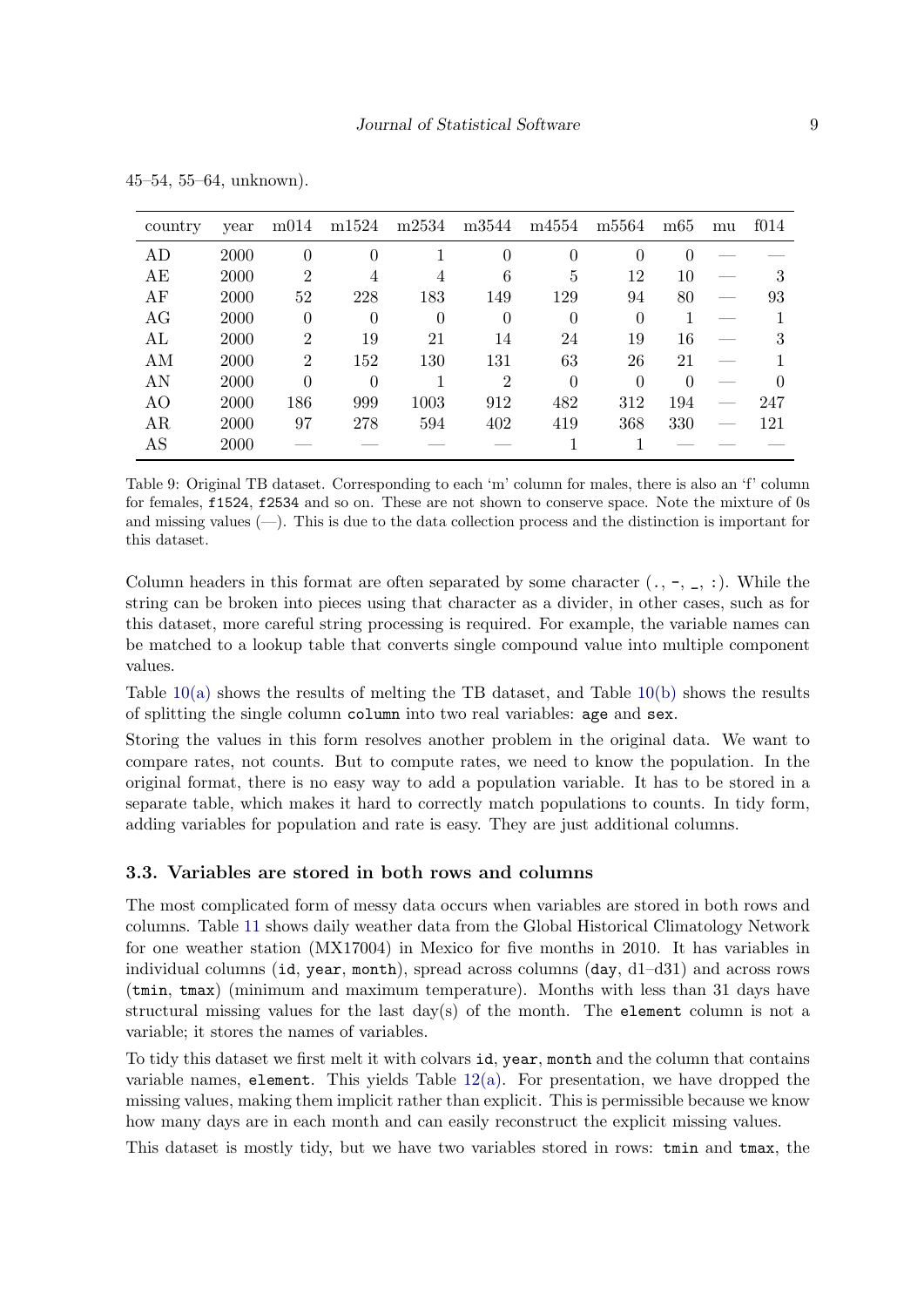| 10 |  | Tidy Data |
|----|--|-----------|
|----|--|-----------|

<span id="page-9-2"></span><span id="page-9-1"></span>

| country | year | column            | cases          | country | year          | sex     | age      | cases          |
|---------|------|-------------------|----------------|---------|---------------|---------|----------|----------------|
| AD      | 2000 | m014              | $\overline{0}$ | AD      | 2000          | m       | $0 - 14$ | $\overline{0}$ |
| AD      | 2000 | m <sub>1524</sub> | $\overline{0}$ | AD      | 2000          | m       | 15-24    | $\theta$       |
| AD      | 2000 | m2534             | 1              | AD      | 2000          | m       | 25-34    | 1              |
| AD      | 2000 | m3544             | $\overline{0}$ | AD      | 2000          | m       | 35-44    | $\overline{0}$ |
| AD      | 2000 | m4554             | $\theta$       | AD      | 2000          | m       | 45-54    | $\overline{0}$ |
| AD      | 2000 | m5564             | $\theta$       | AD      | 2000          | m       | 55-64    | $\overline{0}$ |
| AD      | 2000 | m65               | $\theta$       | AD      | 2000          | m       | $65+$    | $\overline{0}$ |
| AЕ      | 2000 | m014              | $\overline{2}$ | AE      | 2000          | m       | $0 - 14$ | $\overline{2}$ |
| AЕ      | 2000 | m1524             | $\overline{4}$ | AE      | 2000          | m       | 15-24    | 4              |
| AЕ      | 2000 | m2534             | $\overline{4}$ | AE      | 2000          | m       | 25-34    | 4              |
| AЕ      | 2000 | m3544             | 6              | AЕ      | 2000          | m       | 35-44    | 6              |
| AЕ      | 2000 | m4554             | 5              | AЕ      | 2000          | m       | 45-54    | 5              |
| AЕ      | 2000 | m <sub>5564</sub> | 12             | AE      | 2000          | m       | 55-64    | 12             |
| AE      | 2000 | m65               | 10             | АE      | 2000          | m       | $65+$    | 10             |
| АE      | 2000 | f014              | 3              | AЕ      | 2000          | $\rm f$ | $0 - 14$ | 3              |
|         |      | (a) Molten data   |                |         | (b) Tidy data |         |          |                |

Table 10: Tidying the TB dataset requires first melting, and then splitting the column column into two variables: sex and age.

type of observation. Not shown in this example are the other meteorological variables prcp (precipitation) and snow (snowfall). Fixing this requires the cast, or unstack, operation. This performs the inverse of melting by rotating the element variable back out into the columns (Table  $12(b)$ ). This form is tidy. There is one variable in each column, and each row represents a day's observations. The cast operation is described in depth in [Wickham](#page-22-4) [\(2007\)](#page-22-4).

# <span id="page-9-0"></span>3.4. Multiple types in one table

Datasets often involve values collected at multiple levels, on different types of observational units. During tidying, each type of observational unit should be stored in its own table. This is closely related to the idea of database normalisation, where each fact is expressed in only one place. If this is not done, it's possible for inconsistencies to occur.

The Billboard dataset described in Table [8](#page-7-1) actually contains observations on two types of observational units: the song and its rank in each week. This manifests itself through the duplication of facts about the song: artist and time are repeated for every song in each week. The billboard dataset needs to be broken down into two datasets: a song dataset which stores artist, song name and time, and a ranking dataset which gives the rank of the song in each week. Table [13](#page-11-0) shows these two datasets. You could also imagine a week dataset which would record background information about the week, maybe the total number of songs sold or similar demographic information.

Normalisation is useful for tidying and eliminating inconsistencies. However, there are few data analysis tools that work directly with relational data, so analysis usually also requires denormalisation or the merging the datasets back into one table.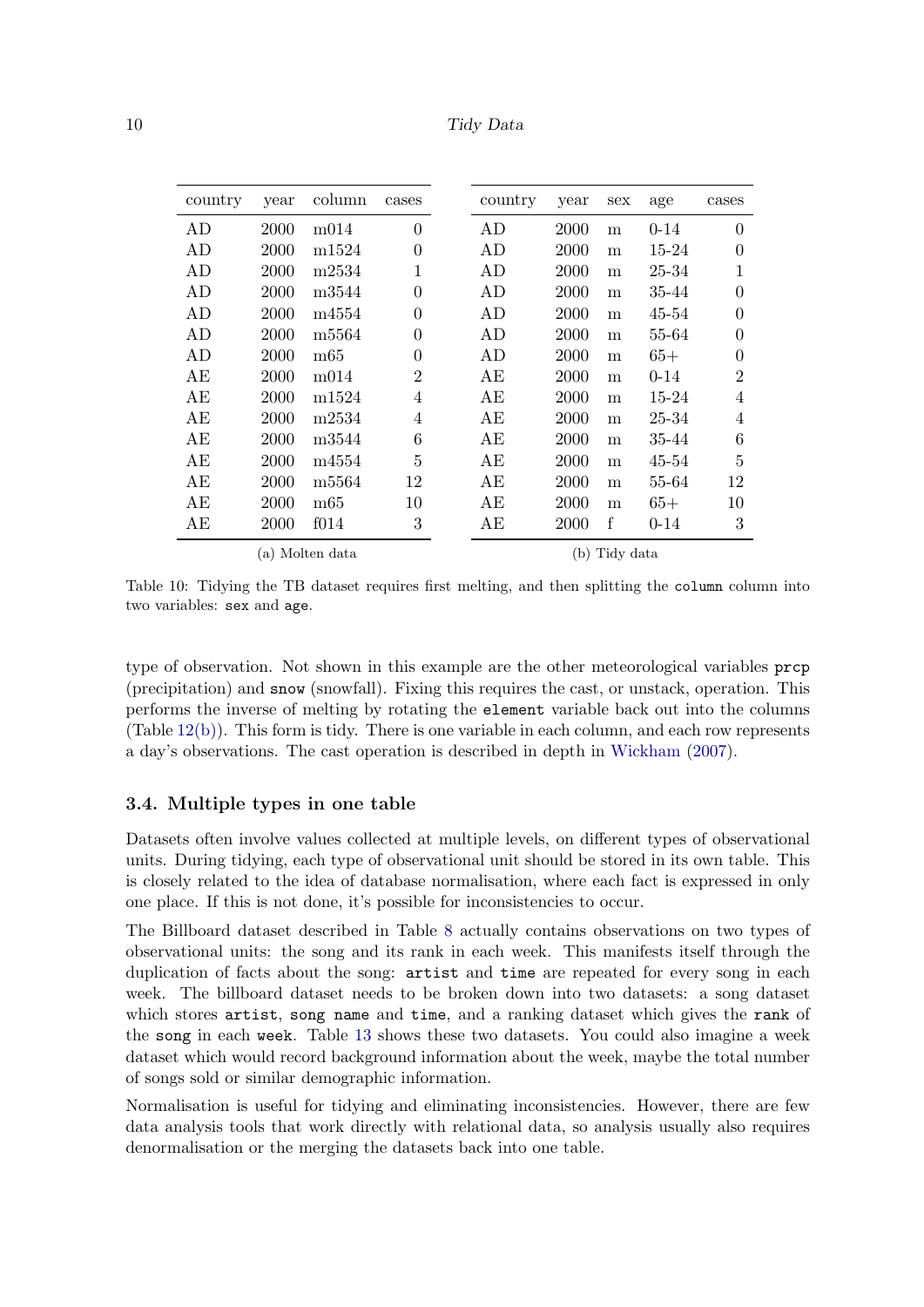<span id="page-10-0"></span>

| id      | year |                             | month element | $-{\rm d}1$              | d2         | d3   | d4 | d5                                                                                  | d6                  | d7         | d8 |
|---------|------|-----------------------------|---------------|--------------------------|------------|------|----|-------------------------------------------------------------------------------------|---------------------|------------|----|
| MX17004 | 2010 |                             | tmax          |                          |            |      |    |                                                                                     |                     |            |    |
| MX17004 | 2010 |                             | tmin          |                          |            |      |    |                                                                                     |                     |            |    |
| MX17004 | 2010 | $\overline{2}$              | $t$ max       | $\overline{\phantom{m}}$ | 27.3       | 24.1 |    | <u> 1986 - Andrea State Barbara, martin eta arteko erromana erromana (h. 1988).</u> |                     |            |    |
| MX17004 | 2010 | $\mathcal{D}_{\mathcal{L}}$ | tmin          |                          | 14.4       | 14.4 |    |                                                                                     |                     |            |    |
| MX17004 | 2010 | 3                           | $t$ max       |                          | __________ |      |    | 32.1                                                                                |                     | $\sim$ $-$ |    |
| MX17004 | 2010 | 3                           | tmin          |                          | __________ |      |    | 14.2                                                                                |                     |            |    |
| MX17004 | 2010 | 4                           | tmax          |                          |            |      |    | the control of the control of the control of                                        |                     |            |    |
| MX17004 | 2010 | 4                           | tmin          |                          |            |      |    |                                                                                     | <u>and</u> the same |            |    |
| MX17004 | 2010 | 5                           | tmax          |                          |            |      |    |                                                                                     |                     |            |    |
| MX17004 | 2010 | 5                           | tmin          |                          |            |      |    |                                                                                     |                     |            |    |

Table 11: Original weather dataset. There is a column for each possible day in the month. Columns d9 to d31 have been omitted to conserve space.

<span id="page-10-2"></span><span id="page-10-1"></span>

| id      | date             | element | value | id      | date             | tmax | tmin |
|---------|------------------|---------|-------|---------|------------------|------|------|
| MX17004 | 2010-01-30       | tmax    | 27.8  | MX17004 | $2010 - 01 - 30$ | 27.8 | 14.5 |
| MX17004 | 2010-01-30       | tmin    | 14.5  | MX17004 | $2010 - 02 - 02$ | 27.3 | 14.4 |
| MX17004 | 2010-02-02       | tmax    | 27.3  | MX17004 | $2010 - 02 - 03$ | 24.1 | 14.4 |
| MX17004 | 2010-02-02       | tmin    | 14.4  | MX17004 | $2010 - 02 - 11$ | 29.7 | 13.4 |
| MX17004 | $2010 - 02 - 03$ | tmax    | 24.1  | MX17004 | $2010 - 02 - 23$ | 29.9 | 10.7 |
| MX17004 | $2010 - 02 - 03$ | tmin    | 14.4  | MX17004 | 2010-03-05       | 32.1 | 14.2 |
| MX17004 | 2010-02-11       | tmax    | 29.7  | MX17004 | $2010 - 03 - 10$ | 34.5 | 16.8 |
| MX17004 | $2010 - 02 - 11$ | tmin    | 13.4  | MX17004 | $2010 - 03 - 16$ | 31.1 | 17.6 |
| MX17004 | 2010-02-23       | tmax    | 29.9  | MX17004 | 2010-04-27       | 36.3 | 16.7 |
| MX17004 | 2010-02-23       | tmin    | 10.7  | MX17004 | 2010-05-27       | 33.2 | 18.2 |
|         | (a) Molten data  |         |       |         | Tidy data<br>b)  |      |      |

Table 12: (a) Molten weather dataset. This is almost tidy, but instead of values, the element column contains names of variables. Missing values are dropped to conserve space. (b) Tidy weather dataset. Each row represents the meteorological measurements for a single day. There are two measured variables, minimum (tmin) and maximum (tmax) temperature; all other variables are fixed.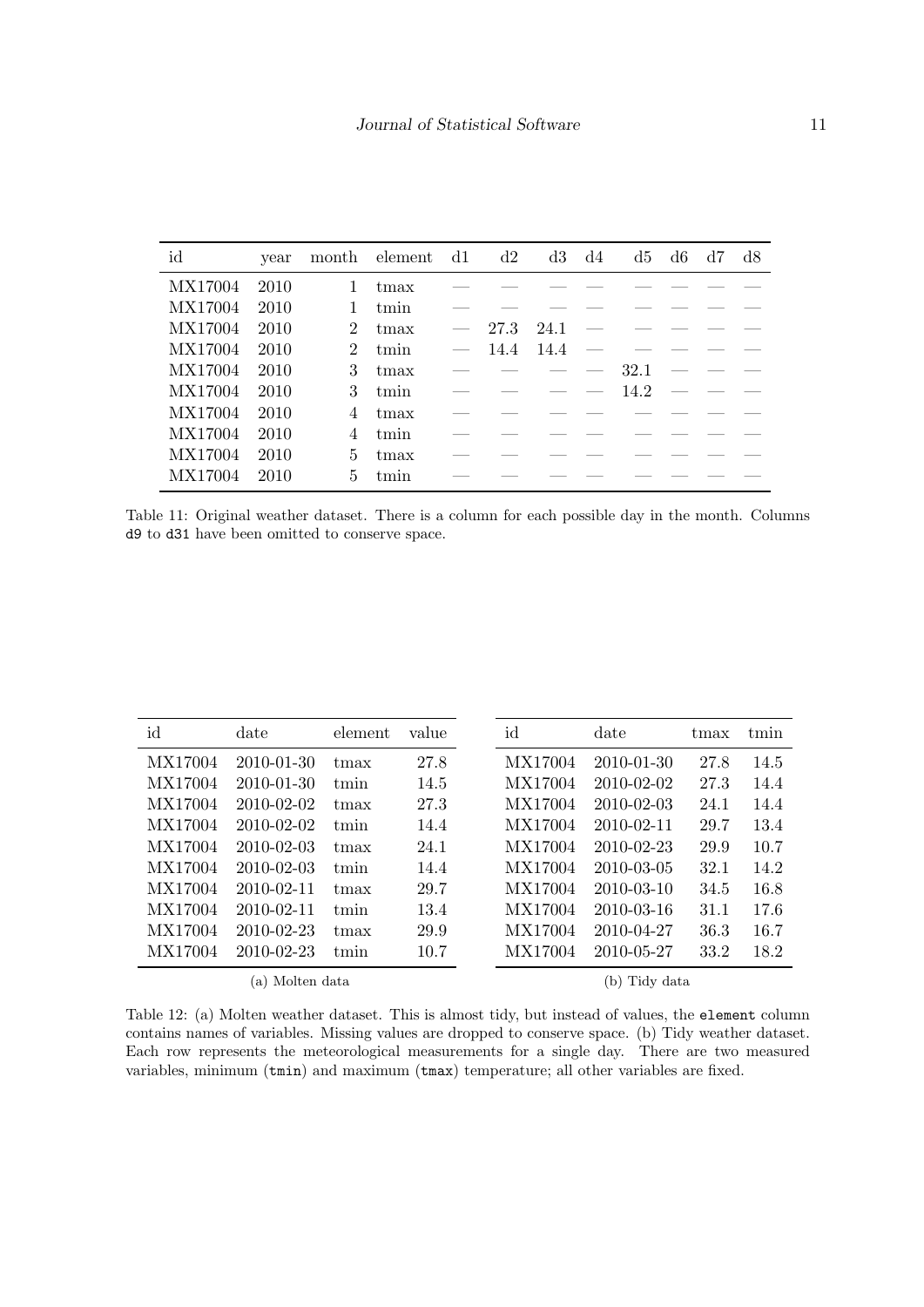12 Tidy Data

<span id="page-11-0"></span>

| id             | artist              | track                | time | id             | date       | rank |
|----------------|---------------------|----------------------|------|----------------|------------|------|
| 1              | 2 Pac               | Baby Don't Cry       | 4:22 | 1              | 2000-02-26 | 87   |
| $\overline{2}$ | $2Ge + her$         | The Hardest Part Of  | 3:15 | 1              | 2000-03-04 | 82   |
| 3              | 3 Doors Down        | Kryptonite           | 3:53 | 1              | 2000-03-11 | 72   |
| 4              | 3 Doors Down        | Loser                | 4:24 | 1              | 2000-03-18 | 77   |
| 5              | $504$ Boyz          | Wobble Wobble        | 3:35 | 1              | 2000-03-25 | 87   |
| 6              | $98^{\circ}0$       | Give Me Just One Nig | 3:24 | 1              | 2000-04-01 | 94   |
| 7              | $A*Tens$            | Dancing Queen        | 3:44 | 1              | 2000-04-08 | 99   |
| 8              | Aaliyah             | I Don't Wanna        | 4:15 | $\overline{2}$ | 2000-09-02 | 91   |
| 9              | Aaliyah             | Try Again            | 4:03 | $\overline{2}$ | 2000-09-09 | 87   |
| 10             | Adams, Yolanda      | Open My Heart        | 5:30 | $\overline{2}$ | 2000-09-16 | 92   |
| 11             | Adkins, Trace       | More                 | 3:05 | 3              | 2000-04-08 | 81   |
| 12             | Aguilera, Christina | Come On Over Baby    | 3:38 | 3              | 2000-04-15 | 70   |
| 13             | Aguilera, Christina | I Turn To You        | 4:00 | 3              | 2000-04-22 | 68   |
| 14             | Aguilera, Christina | What A Girl Wants    | 3:18 | 3              | 2000-04-29 | 67   |
| 15             | Alice Deejay        | Better Off Alone     | 6:50 | 3              | 2000-05-06 | 66   |

Table 13: Normalised billboard dataset split up into song dataset (left) and rank dataset (right). First 15 rows of each dataset shown; genre omitted from song dataset, week omitted from rank dataset.

# 3.5. One type in multiple tables

It's also common to find data values about a single type of observational unit spread out over multiple tables or files. These tables and files are often split up by another variable, so that each represents a single year, person, or location. As long as the format for individual records is consistent, this is an easy problem to fix:

- 1. Read the files into a list of tables.
- 2. For each table, add a new column that records the original file name (because the file name is often the value of an important variable).
- 3. Combine all tables into a single table.

The plyr package makes this a straightforward task in R. The following code generates a vector of file names in a directory (data/) which match a regular expression (ends in .csv). Next we name each element of the vector with the name of the file. We do this because **plyr** will preserve the names in the following step, ensuring that each row in the final data frame is labelled with its source. Finally, ldply() loops over each path, reading in the csv file and combining the results into a single data frame.

```
R> paths <- dir("data", pattern = "\\.csv$", full.names = TRUE)
R> names(paths) <- basename(paths)
R> ldply(paths, read.csv, stringsAsFactors = FALSE)
```
Once you have a single table, you can perform additional tidying as needed. An example of this type of cleaning can be found at <https://github.com/hadley/data-baby-names> which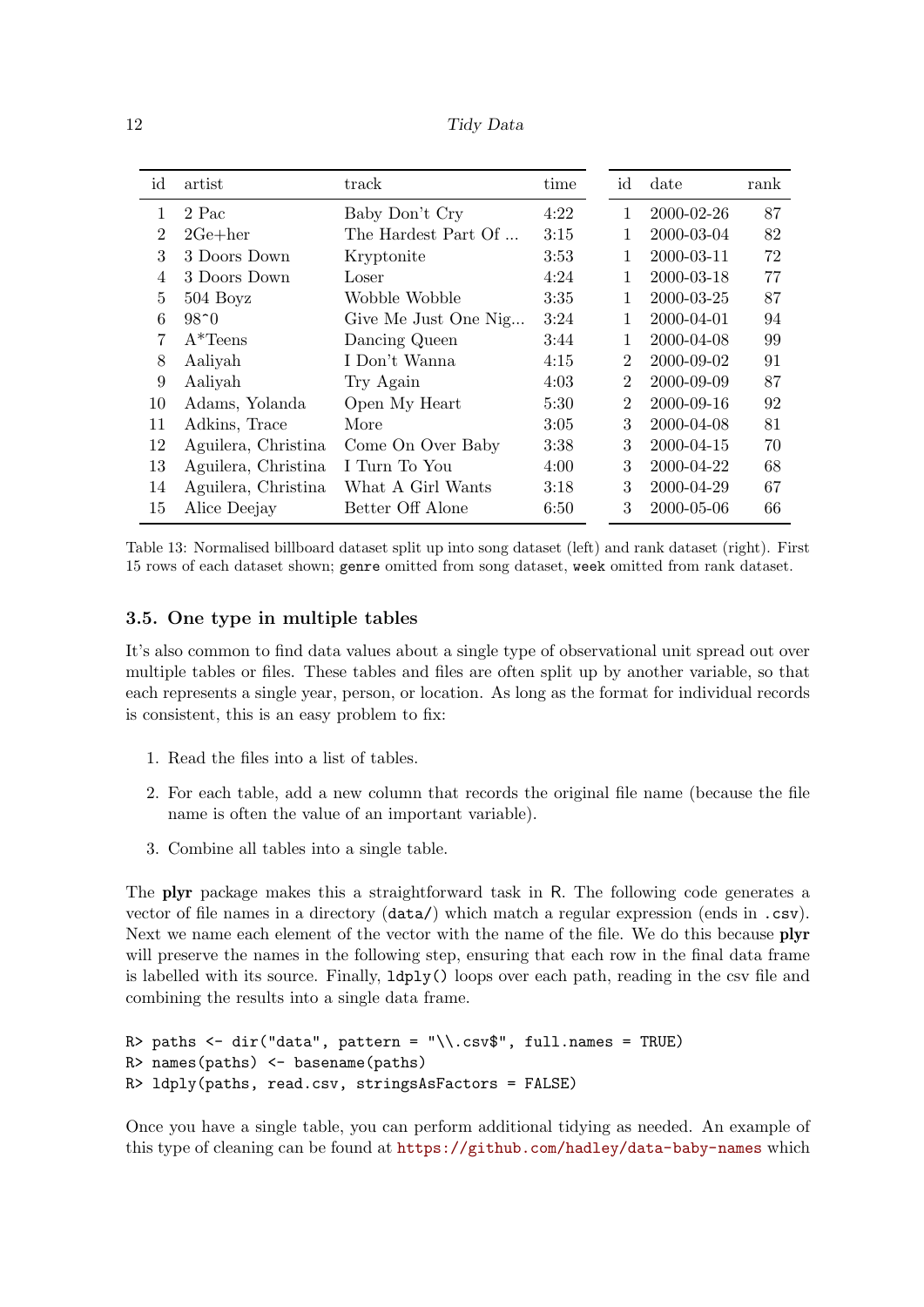takes 129 yearly baby name tables provided by the US Social Security Administration and combines them into a single file.

A more complicated situation occurs when the dataset structure changes over time. For example, the datasets may contain different variables, the same variables with different names, different file formats, or different conventions for missing values. This may require you to tidy each file to individually (or, if you're lucky, in small groups) and then combine them once tidied. An example of this type of tidying is illustrated in [https://github.com/hadley/](https://github.com/hadley/data-fuel-economy) [data-fuel-economy](https://github.com/hadley/data-fuel-economy), which shows the tidying of epa fuel economy data for over 50,000 cars from 1978 to 2008. The raw data is available online, but each year is stored in a separate file and there are four major formats with many minor variations, making tidying this dataset a considerable challenge.

# 4. Tidy tools

<span id="page-12-0"></span>Once you have a tidy dataset, what can you do with it? Tidy data is only worthwhile if it makes analysis easier. This section discusses tidy tools, tools that take tidy datasets as input and return tidy datasets as output. Tidy tools are useful because the output of one tool can be used as the input to another. This allows you to simply and easily compose multiple tools to solve a problem. Tidy data also ensures that variables are stored in a consistent, explicit manner. This makes each tool simpler, because it doesn't need a Swiss Army knife of parameters for dealing with different dataset structures.

Tools can be messy for two reasons: either they take messy datasets as input (messy-input tools) or they produce messy datasets as output (messy-output tools). Messy-input tools are typically more complicated than tidy-input tools because they need to include some parts of the tidying process. This can be useful for common types of messy datasets, but it typically makes the function more complex, harder to use and harder to maintain. Messy-output tools are frustrating and slow down analysis because they can not be easily composed and you must constantly think about how to convert from one format to another. We'll see examples of both in the following sections.

Next, I give examples of tidy and messy tools for three important components of analysis: data manipulation, visualisation and modelling. I will focus particularly on tools provided by R [\(R Development Core Team](#page-22-7) [2011\)](#page-22-7), because it has many existing tidy tools, but I will also touch on other statistical programming environments.

#### 4.1. Manipulation

Data manipulation includes variable-by-variable transformation (e.g.,  $log$  or sqrt), as well as aggregation, filtering and reordering. In my experience, these are the four fundamental verbs of data manipulation:

- Filter: subsetting or removing observations based on some condition.
- Transform: adding or modifying variables. These modifications can involve either a single variable (e.g., log-transformation), or multiple variables (e.g., computing density from weight and volume).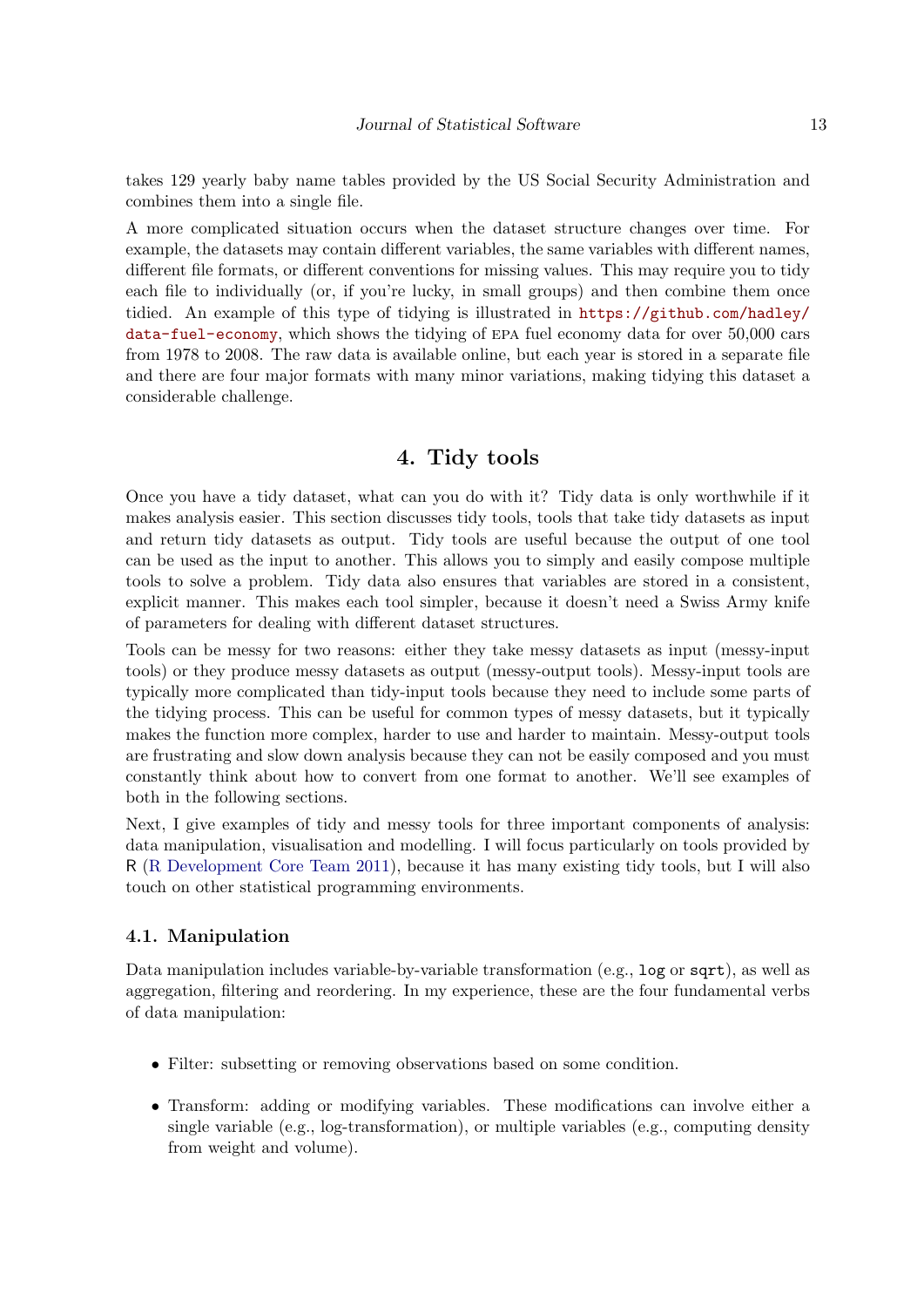- Aggregate: collapsing multiple values into a single value (e.g., by summing or taking means).
- Sort: changing the order of observations.

All these operations are made easier when there is a consistent way to refer to variables. Tidy data provides this because each variable resides in its own column.

In R, filtering and transforming are performed by the base R functions subset() and transform(). These are input and output-tidy. The **aggregate** () function performs group-wise aggregation. It is input-tidy. Provided that a single aggregation method is used, it is also output-tidy . The plyr package provides tidy summarise() and arrange() functions for aggregation and sorting.

The four verbs can be, and often are, modified by the "by" preposition. We often need groupwise aggregates, transformations and subsets, to pick the biggest in each group, to average over replicates and so on. Combining each of the four verbs with a by operator allows them to operate on subsets of a data frame at a time. Most SAS procs possess a by statement which allows the operation to be performed by group, and are generally input-tidy. Base R possesses a by() function, which is input-tidy, but not output-tidy, because it produces a list. The ddply() function from the plyr package is a tidy alternative.

Other tools are needed when we have multiple datasets. An advantage of tidy data is the ease with which it can be combined with other tidy datasets. All that is needed is a join operator that works by matching common variables and adding new columns. This is implemented in the merge() function in base R, or the join() function in plyr. Compare these operators with the difficulty of combining datasets stored in arrays. This task typically requires painstaking alignment before matrix operations can be used, which can can make errors very hard to detect.

#### 4.2. Visualisation

Tidy visualisation tools only need to be input-tidy as their output is visual. Domain specific languages work particularly well for the visualisation of tidy datasets because they can describe a visualisation as a mapping between variables and aesthetic properties of the graph (e.g., position, size, shape and colour). This is the idea behind the grammar of graphics [\(Wilkinson](#page-22-8) [2005\)](#page-22-8), and the layered grammar of graphics [\(Wickham](#page-22-9) [2010\)](#page-22-9), an extension tailored specifically for R.

Most graphical tools in R are input-tidy, including the base plot() function, the lattice family of plots [\(Sarkar](#page-22-10) [2008\)](#page-22-10) and ggplot2 [\(Wickham](#page-22-6) [2009\)](#page-22-6). Some specialised tools exist for visualising messy datasets. Some base R functions like barplot(), matplot(), dotchart(), and mosaicplot(), work with messy datasets where variables are spread out over multiple columns. Similarly, the parallel coordinates plot [\(Wegman](#page-22-11) [1990;](#page-22-11) [Inselberg](#page-22-12) [1985\)](#page-22-12) can be used to create time series plots for messy datasets where each time point is a column.

# 4.3. Modelling

Modelling is the driving inspiration of this work because most modelling tools work best with tidy datasets. Every statistical language has a way of describing a model as a connection among different variables, a domain specific language that connects responses to predictors: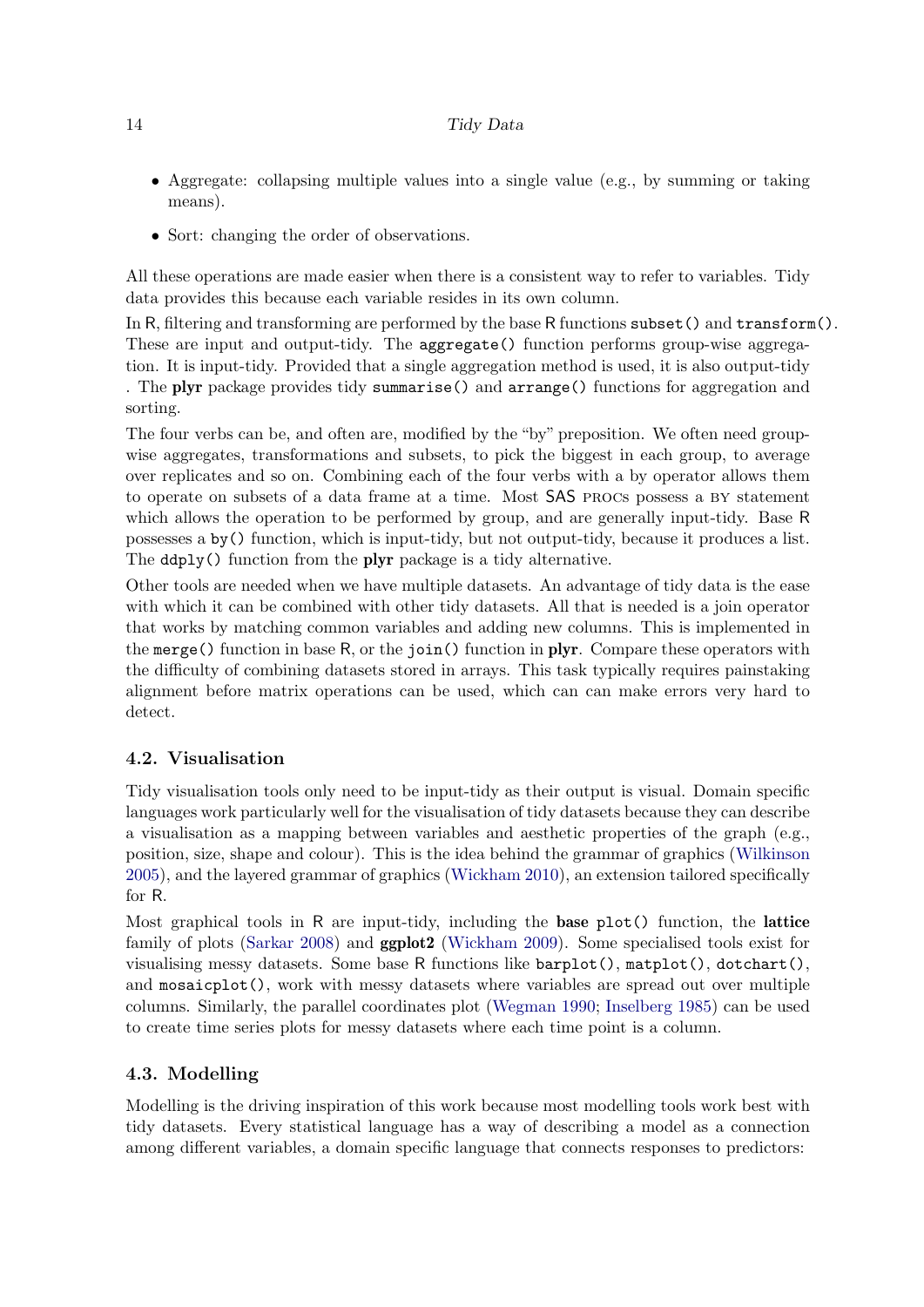<span id="page-14-0"></span>

|                |       |                            | id | variable    | value |
|----------------|-------|----------------------------|----|-------------|-------|
|                |       |                            | 1  | $\mathbf x$ | 22.19 |
| id             | х     | у                          | 2  | $\mathbf x$ | 19.82 |
| 1              | 22.19 | 24.05                      | 3  | $\mathbf x$ | 19.81 |
| $\overline{2}$ | 19.82 | 22.91                      | 4  | $\mathbf x$ | 17.49 |
| 3              | 19.81 | 21.19                      | 5  | $\mathbf x$ | 19.44 |
|                |       |                            | 1  | y           | 24.05 |
| 4              | 17.49 | 18.59                      | 2  | y           | 22.91 |
| 5              | 19.44 | 19.85                      | 3  | у           | 21.19 |
|                |       | (a) Data for paired t-test | 4  | y           | 18.59 |
|                |       |                            | 5  | V           | 19.85 |
|                |       |                            |    |             |       |

<span id="page-14-1"></span>(b) Data for mixed effects model

Table 14: Two data sets for performing the same test.

- $R(\text{lm}())$ :  $y \sim a + b + c \times d$ .
- SAS (PROC GLM):  $v = a + b + c + d + c * d$ .
- SPSS  $(glm): y BY a b c d / DESIGN a b c d c * d.$
- Stata (regress): y a b c#d.

This is not to say that tidy data is the format used internally to compute the regression. Significant transformations take place to produce a numeric matrix that can easily be fed to standard linear algebra routines. Common transformations include adding an intercept column (a column of ones), turning categorical variables into multiple binary dummy variables, and projecting data onto the appropriate basis of a spline function.

There have been some attempts to adapt modelling functions for specific types of messy datasets. For example, in SAS's proc glm, multiple variables on the response side of the equation will be interpreted as repeated measures if the repeated keyword is present. For the raw Billboard data, we could construct a model of the form  $wk1-wk76 = \text{track instead}$ of rank = week  $*$  track on the tidy data.

Another interesting example is the classic paired t-test, which can be computed in two ways depending on how the data is stored. If the data is stored as in Table  $14(a)$ , then a paired t-test is just a t-test applied to the mean difference between x and y. If it is stored in the form of Table [14\(b\),](#page-14-1) then an equivalent result can be produced by fitting a mixed effects model, with a fixed dummy variable representing the variable, and a random intercept for each id. (In R's lmer4 notation, this is expressed as value  $\tilde{ }$  variable + (1 | id)). Either way of modelling the data yields the same result. Without more information we can't say which form of the data is tidy: if x and y represent length of left and right arms, then Table  $14(a)$ is tidy, if x and y represent measurements on day 1 and day 10, then Table  $14(b)$  is tidy.

While model inputs usually require tidy inputs, such attention to detail doesn't carry over to model outputs. Outputs such as predictions and estimated coefficients aren't always tidy.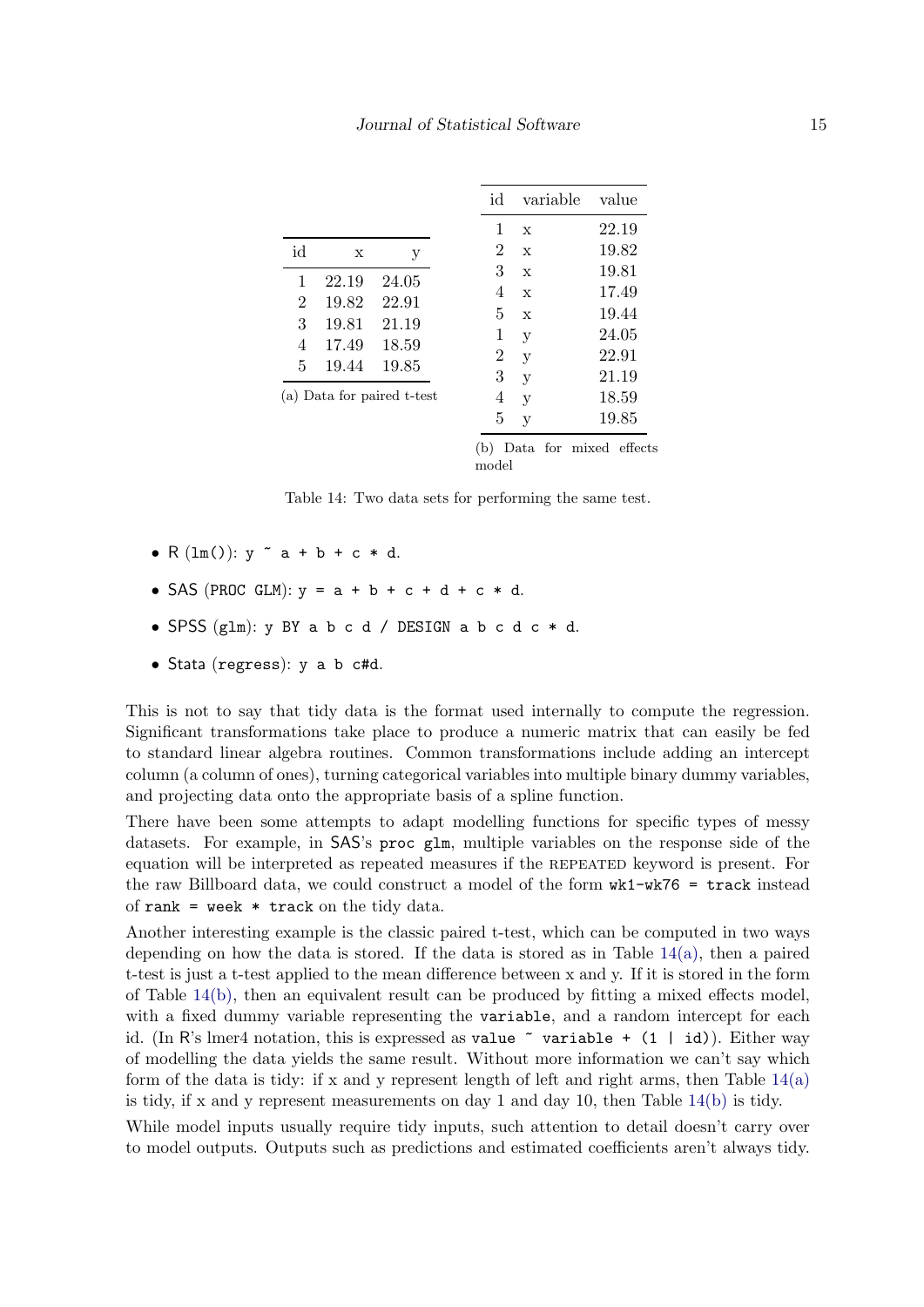This makes it more difficult to combine results from multiple models. For example, in R, the default representation of model coefficients is not tidy because it does not have an explicit variable that records the variable name for each estimate, they are instead recorded as row names. In R, row names must be unique, so combining coefficients from many models (e.g., from bootstrap resamples, or subgroups) requires workarounds to avoid losing important information. This knocks you out of the flow of analysis and makes it harder to combine the results from multiple models. I'm not currently aware of any packages that resolve this problem.

# 5. Case study

<span id="page-15-0"></span>The following case study illustrates how tidy data and tidy tools make data analysis easier by easing the transitions between manipulation, visualisation and modelling. You will not see any code that exists solely to get the output of one function into the right format to input to another. I'll show the R code that performs the analysis, but even if you're not familiar with R or the exact idioms I use, I've tried to make it easy to understand by tightly interleaving code, results and explanation.

<span id="page-15-1"></span>The case study uses individual-level mortality data from Mexico. The goal is to find causes of death with unusual temporal patterns within a day. Figure [1](#page-15-1) shows the temporal pattern, the number of deaths per hour, for all causes of death. My goal is to find the diseases that differ most from this pattern.



Figure 1: Temporal pattern of all causes of death.

The full dataset has information on 539,530 deaths in Mexico in 2008 and 55 variables, including the the location and time of death, the cause of death, and demographics of the deceased. Table [15](#page-16-0) shows a small sample of the dataset, focussing on variables related to time of death (year, month, day and hour), and cause of death (cod).

To achieve our goal of finding unusual temporal patterns, we do the following. First, we count the number of deaths in each hour (hod) for each cause (cod) with the tidy count function.

```
R> hod2 <- count(deaths, c("hod", "cod"))
```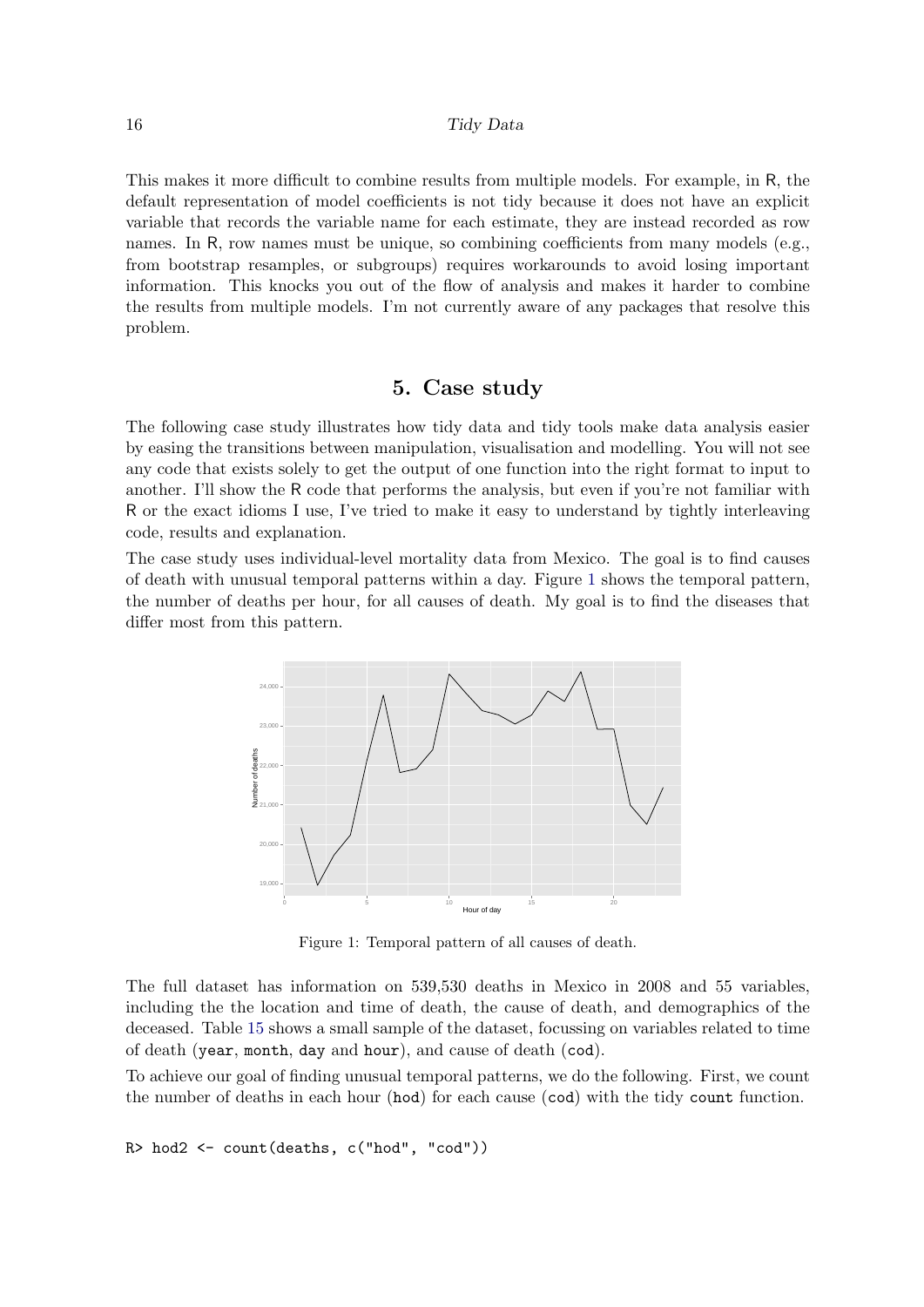<span id="page-16-0"></span>

| yod  | $_{\rm mod}$ | dod            | hod            | cod        |
|------|--------------|----------------|----------------|------------|
| 2008 | 1            | 1              | 1              | B20        |
| 2008 | 1            | $\overline{2}$ | 4              | I67        |
| 2008 | 1            | 3              | 8              | I50        |
| 2008 | 1            | 4              | 12             | I50        |
| 2008 | 1            | 5              | 16             | K70        |
| 2008 | 1            | 6              | 18             | I21        |
| 2008 | 1            | 7              | 20             | 121        |
| 2008 | 1            | 8              |                | K74        |
| 2008 | 1            | 10             | 5              | K74        |
| 2008 | 1            | 11             | 9              | <b>I21</b> |
| 2008 | 1            | 12             | 15             | I25        |
| 2008 | 1            | 13             | 20             | R54        |
| 2008 | 1            | 15             | $\overline{2}$ | I61        |
| 2008 | 1            | 16             | 7              | I21        |
| 2008 | 1            | 17             | 13             | I21        |

Table 15: A sample of 16 rows and 5 columns from the original dataset of 539,530 rows and 55 columns.

Then we remove missing (and hence uninformative for our purpose) values with subset.

 $R$ > hod2 <- subset(hod2, !is.na(hod))

This gives Table  $16(a)$ . To provide informative labels for disease, we next join the dataset to the codes dataset, connected by the cod variable. This adds a new variable, disease, shown in Table  $16(b)$ .

```
R> hod2 <- join(hod2, codes, by = "cod")
```
The total deaths for each cause varies over several orders of magnitude: there are 46,794 deaths from heart attack but only 10 from avalanche. This means that rather than the total number, it makes more sense to compare the proportion of deaths in each hour. We compute this by breaking the dataset down by cod, and then transform()ing to add a new prop column, the hourly frequency divided by the total number of deaths from that cause. This new column is Table [16\(c\).](#page-17-2)

 $ddply()$  breaks down the first argument (hod2) by its second (the cod variable), and then applies the third argument (transform) to each resulting piece. The fourth argument (prop  $=$  freq / sum(freq)) is then passed on to transform().

```
R> hod2 <- ddply(hod2, "cod", transform, prop = freq / sum(freq))
```
We then compute the overall average death rate for each hour, and merge that back into the original dataset. This yields Table  $16(d)$ . By comparing prop to prop\_all, we can easily compare each disease with the overall incidence pattern.

First, we work out the number of people dying each hour. We break down hod2 by hod, and compute the total for each cause of death.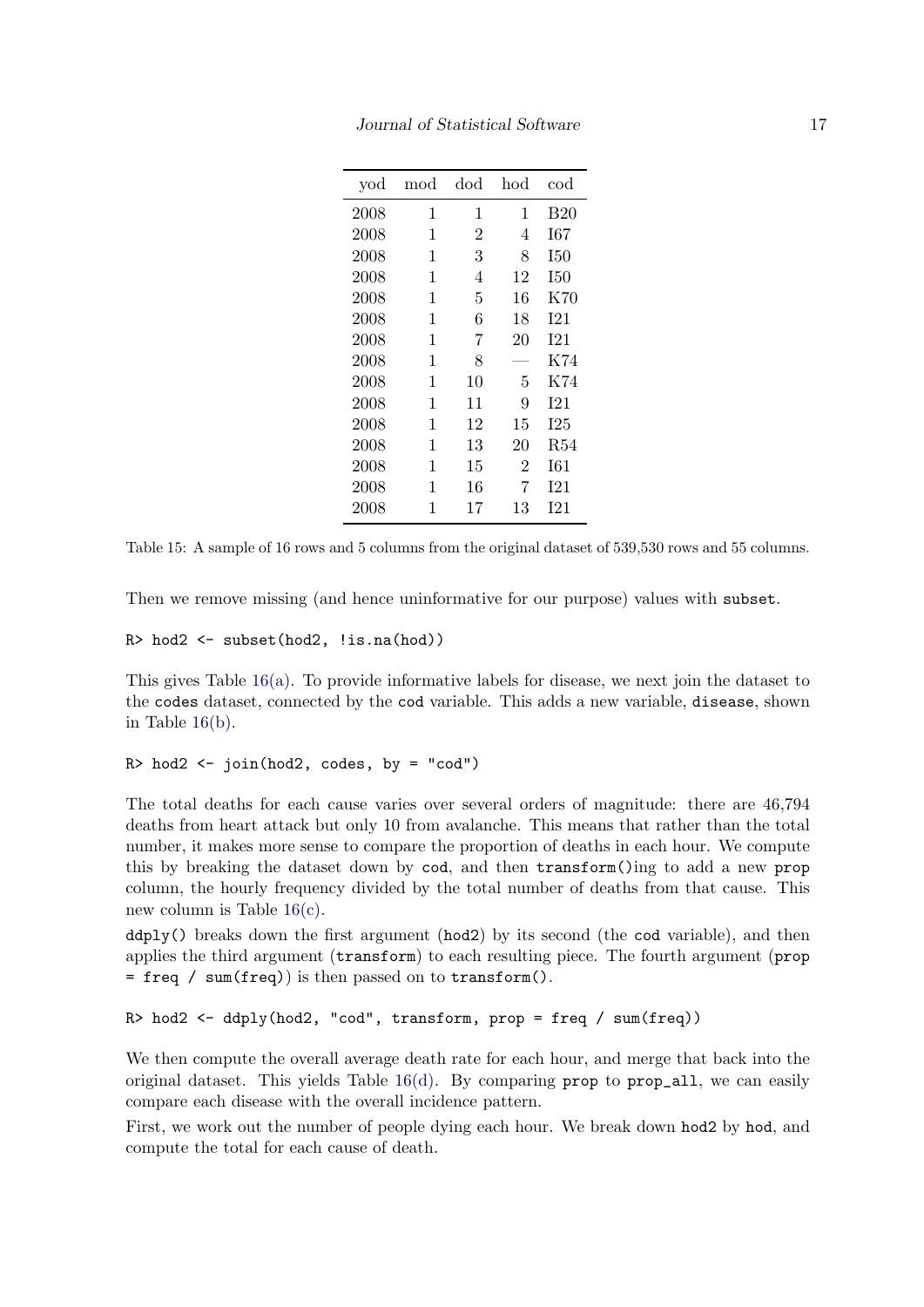R> overall  $\leq$  ddply(hod2, "hod", summarise, freq\_all = sum(freq))

Next, we work out the overall proportion of people dying each hour:

 $R$ > overall <- transform(overall, prop\_all = freq\_all / sum(freq\_all))

Finally, we join the overall dataset with the individual dataset to make it easier to compare the two:

 $R>$  hod2 <- join(hod2, overall, by = "hod")

<span id="page-17-1"></span><span id="page-17-0"></span>

| hod | cod             | freq           | disease                     | prop         | freq_all | prop_all |
|-----|-----------------|----------------|-----------------------------|--------------|----------|----------|
| 8   | <b>B16</b>      | $\overline{4}$ | Acute hepatitis B           | 0.04         | 21915    | 0.04     |
| 8   | E84             | 3              | Cystic fibrosis             | 0.03         | 21915    | 0.04     |
| 8   | I <sub>21</sub> | 2205           | Acute myocardial infarction | 0.05         | 21915    | 0.04     |
| 8   | N <sub>18</sub> | 315            | Chronic renal failure       | 0.04         | 21915    | 0.04     |
| 9   | <b>B16</b>      | 7              | Acute hepatitis B           | 0.07         | 22401    | 0.04     |
| 9   | E84             |                | Cystic fibrosis             | 0.01         | 22401    | 0.04     |
| 9   | I21             | 2209           | Acute myocardial infarction | 0.05         | 22401    | 0.04     |
| 9   | N <sub>18</sub> | 333            | Chronic renal failure       | 0.04         | 22401    | 0.04     |
| 10  | <b>B16</b>      | 10             | Acute hepatitis B           | 0.10         | 24321    | 0.05     |
| 10  | E84             | 7              | Cystic fibrosis             | 0.07         | 24321    | 0.05     |
| 10  | I21             | 2434           | Acute myocardial infarction | 0.05         | 24321    | 0.05     |
| 10  | N <sub>18</sub> | 343            | Chronic renal failure       | 0.04         | 24321    | 0.05     |
| 11  | <b>B16</b>      | 6              | Acute hepatitis B           | 0.06         | 23843    | 0.05     |
| 11  | E84             | 3              | Cystic fibrosis             | 0.03         | 23843    | 0.05     |
| 11  | I21             | 2128           | Acute myocardial infarction | 0.05         | 23843    | 0.05     |
|     | (a)             |                | (b)                         | $^{\rm (c)}$ |          | (d)      |

<span id="page-17-3"></span><span id="page-17-2"></span>Table 16: A sample of four diseases and four hours from hod2 data frame.

Next we compute a distance between the temporal pattern of each cause of death and the overall temporal pattern. There are many ways to measure this distance, but I found a simple mean squared deviation to be revealing. We also record the sample size, the total number of deaths from that cause. To ensure that the diseases we consider are sufficiently representative we'll only work with diseases with more than 50 total deaths (∼2/hour).

```
R> devi <- ddply(hod2, "cod", summarise,
R> n = sum(freq),
R dist = mean((prop - prop_all)^2))
R>
R> devi <- subset(devi, n > 50)
```
We don't know the variance characteristics of this estimator, but we can explore it visually by plotting **n** vs. deviation, Figure  $2(a)$ . On a linear scale, the plot shows little, except that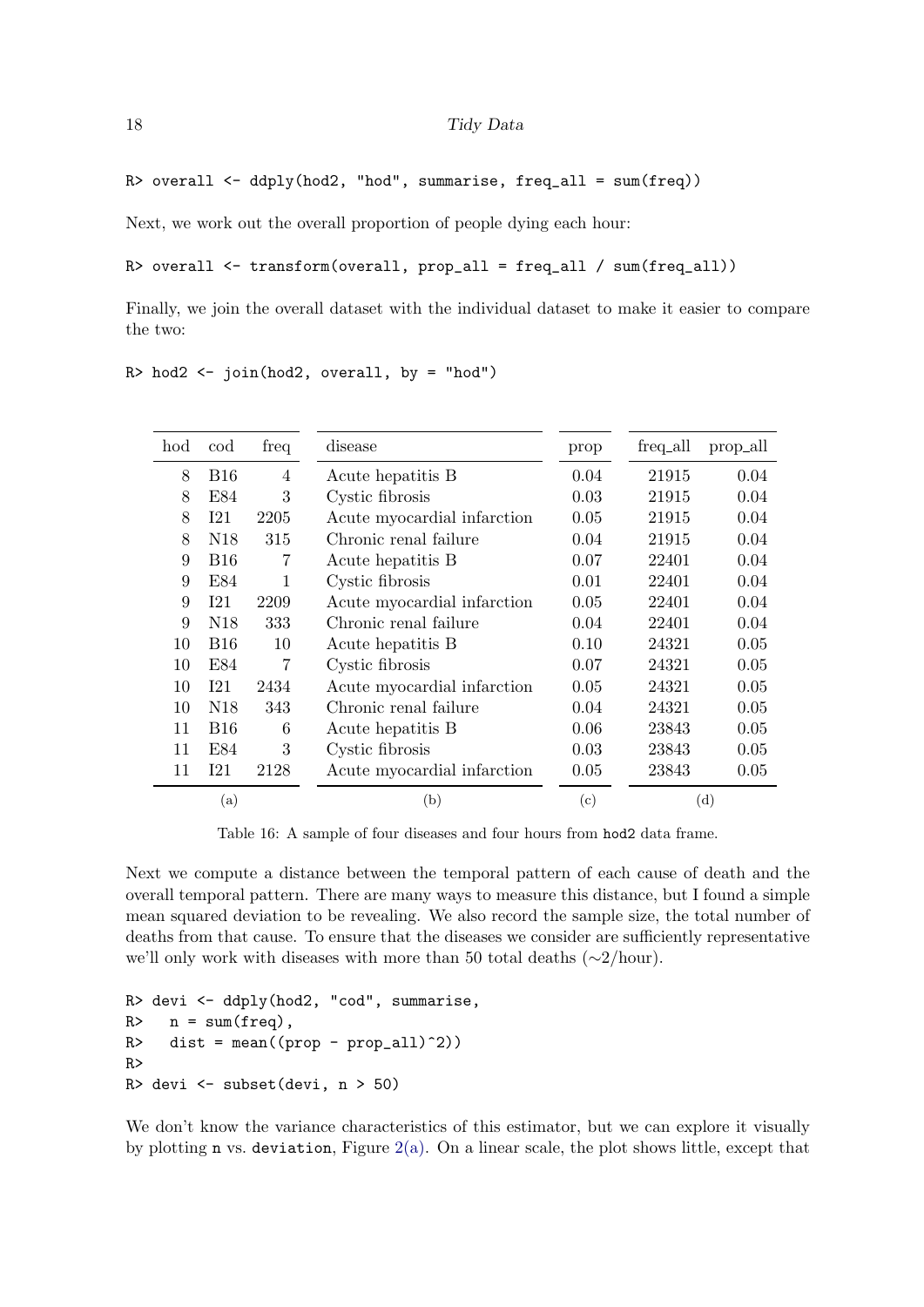variability decreases with sample size. But on the log-log scale, Figure [2\(b\),](#page-18-1) there is a clear pattern. This is particularly easy to see the pattern when we add the line of best fit from a robust linear model.

```
R> ggplot(data = devi, aes(x = n, y = dist) + geom_point()
R>
R> last_plot() +
R> scale_x_log10() +
R> scale_y_log10() +
R geom_smooth(method = "rlm", se = F)
```
<span id="page-18-0"></span>

<span id="page-18-1"></span>Figure 2: (a) Plot of n vs deviation. Variability of deviation is dominated by sample size: small samples have large variability. (b) Log-log plot makes it easy to see the pattern of variation as well as unusually high values. The blue line is a robust line of best fit.

We are interested in points that have high  $y$ -values, relative to their  $x$ -neighbours. Controlling for the number of deaths, these points represent the diseases which depart the most from the overall pattern.

To find these unusual points, we fit a robust linear model and plot the residuals, Figure [3.](#page-19-1) The plot shows an empty region around a residual of 1.5. So somewhat arbitrarily, we'll select those diseases with a residual greater than 1.5. We do this in two steps: first, we select the appropriate rows from devi (one row per disease), and then we find the matching temporal course information from the original summary dataset (24 rows per disease).

```
R> devi$resid <- resid(rlm(log(dist) \tilde{ } log(n), data = devi))
R> unusual <- subset(devi, resid > 1.5)
R> hod_unusual <- match_df(hod2, unusual)
```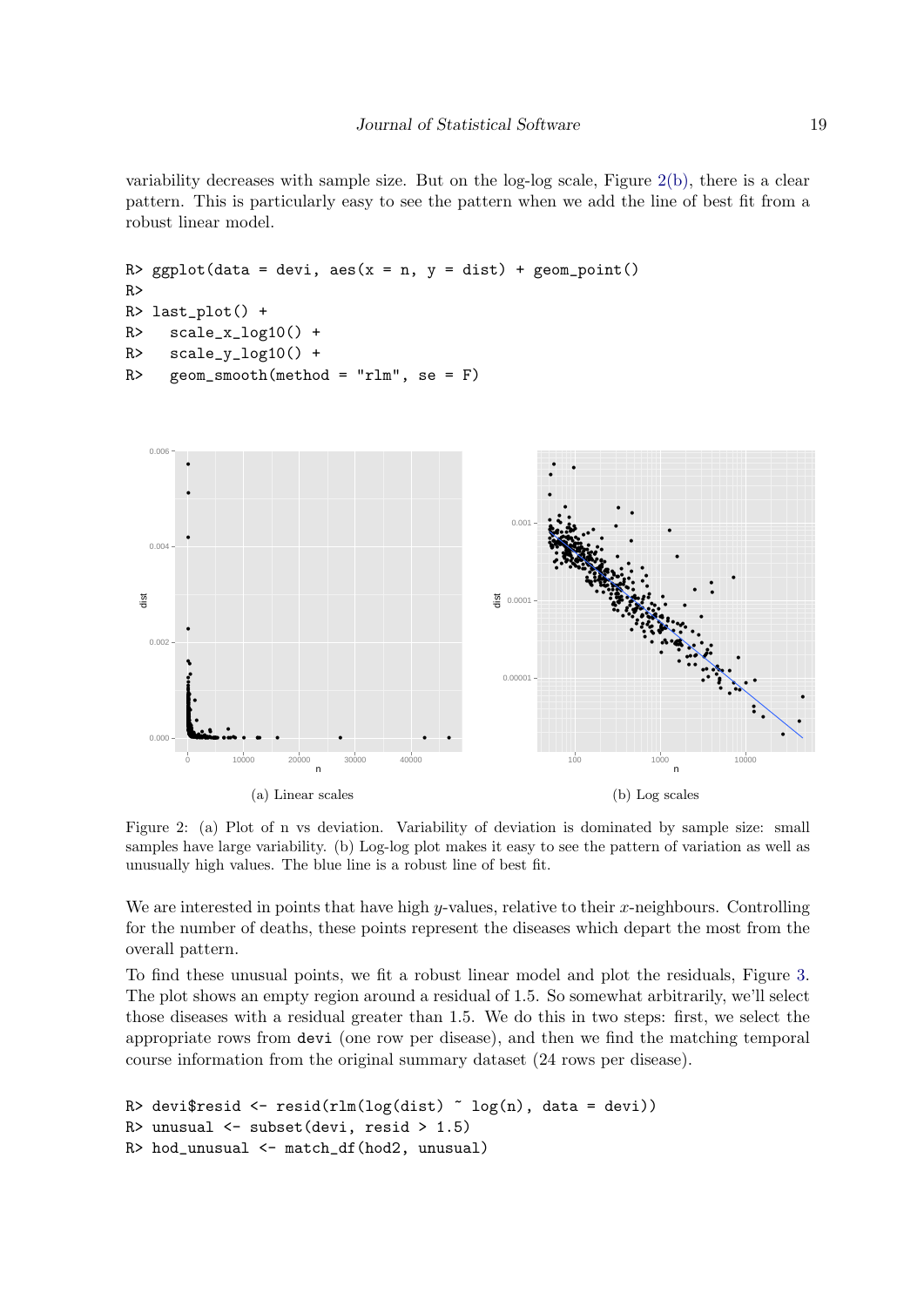<span id="page-19-1"></span>

Figure 3: Residuals from a robust linear model predicting  $log(dist)$  by  $log(n)$ . Horizontal line at 1.5 shows threshold for further exploration.

Finally, we plot the temporal course for each unusual cause, Figure [4.](#page-20-0) We split the diseases into two plots because of differences in variability. The top plot shows diseases with over 350 deaths and the bottom with under 350. The causes of death fall into three main groups: murder, drowning, and transportation related. Murder is more common at night, drowning in the afternoon, and transportation related deaths during commute times. The pale gray line in the background shows the temporal course across all diseases.

```
R> ggplot(data = subset(hod_unusual, n > 350), aes(x = hod, y = prop)) +
R> geom_line(aes(y = prop_all), data = overall, colour = "grey50") +
R> geom_line() +
R> facet_wrap(\tilde{C} disease, ncol = 3)
```
# 6. Discussion

<span id="page-19-0"></span>Data cleaning is an important problem, but it is an uncommon subject of study in statistics. This paper carves out a small but important subset of data cleaning that I've called data tidying: structuring datasets to facilitate manipulation, visualisation and modelling. There is still much work to be done. Incremental improvements will happen as our understanding of tidy data and tidy tools improves, and as we improve our ability to reduce the friction of getting data into a tidy form.

Bigger improvements may be possible by exploring alternative formulations of tidiness. There is a chicken-and-egg problem with tidy data: if tidy data is only as useful as the tools that work with it, then tidy tools will be inextricably linked to tidy data. This makes it easy to get stuck in a local maxima where independently changing data structures or data tools will not improve workflow. Breaking out of this local maxima is hard. It requires long-term concerted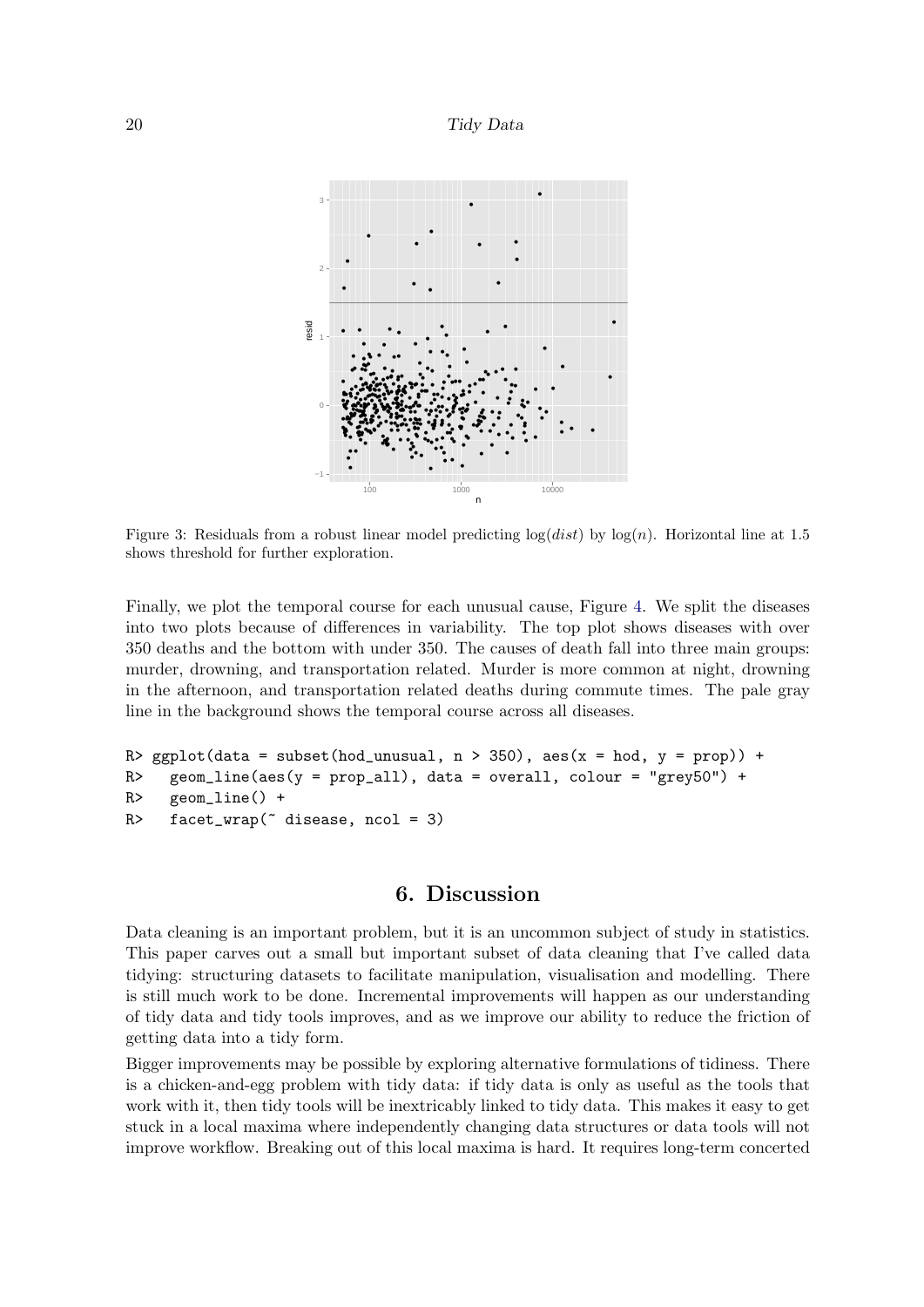<span id="page-20-0"></span>

Figure 4: Causes of death with unusual temporal courses. Overall hourly death rate shown in grey. (Top) Causes of death with more than 350 deaths over a year. (Bottom) Causes of death with fewer than 350 deaths. Note that the y-axes are on different scales.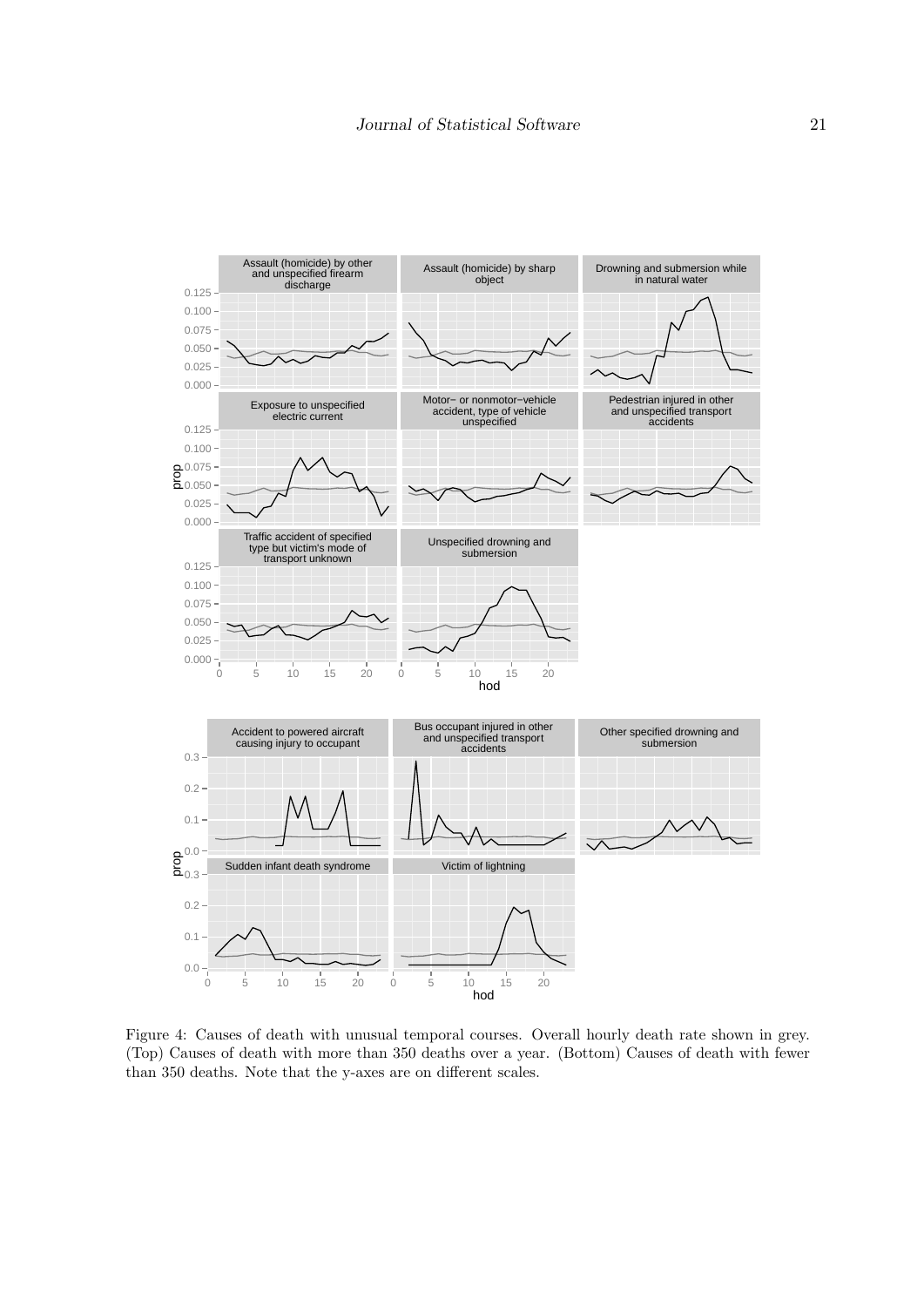effort with the prospect of many false starts. While I hope that the tidy data framework is not one of those false starts, I also don't see it as the final solution. I hope others will build on this framework to develop even better data storage strategies and better tools.

Surprisingly, I have found few principles to guide the design of tidy data, which acknowledge both statistical and cognitive factors. To date, my work has been driven by my experience doing data analysis, my knowledge of relational database design, and my own rumination on the tools of data analysis. The human factors, user-centered design, and human-computer interaction communities may be able to add to this conversation, but the design of data and tools to work with it has not been an active research topic in those fields. In the future, I hope to use methodologies from these fields (user-testing, ethnography, talk-aloud protocols) to improve our understanding of the cognitive side of data analysis, and to further improve our ability to design appropriate tools.

Other formulations of tidy data are possible. For example, it would be possible to construct a set of tools for dealing with values stored in multidimensional arrays. This is a common storage format for large biomedical datasets generated by microarrays or fMRI's. It's also necessary for many multivariate methods based on matrix manipulation. Fortunately, because there are many efficient tools for working with high-dimensional arrays, even sparse ones, such an array-tidy format is not only likely to be quite compact and efficient, it should also be able to easily connect with the mathematical basis of statistics. This, in fact, is the approach taken by the Pandas python data analysis library [\(McKinney](#page-22-13) [2010\)](#page-22-13). Even more interestingly, we could consider tidy tools that can ignore the underlying data representation and automatically choose between array-tidy and dataframe-tidy formats to optimise memory usage and performance.

Apart from tidying, there are many other tasks involved in cleaning data: parsing dates and numbers, identifying missing values, correcting character encodings (for international data), matching similar but not identical values (created by typos), verifying experimental design, and filling in structural missing values, not to mention model-based data cleaning that identifies suspicious values. Can we develop other frameworks to make these tasks easier?

# 7. Acknowledgements

This work wouldn't be possible without the many conversations I've had about data and how to deal with them statistically. I'd particularly like to thank Phil Dixon, Di Cook, and Heike Hofmann, who have put up with numerous questions over the years. I'd also like to thank the users of the reshape package who have provided many challenging problems, and my students who continue to challenge me to explain what I know in a way that they can understand. I'd also like to thank Bob Muenchen, Burt Gunter, Nick Horton and Garrett Grolemund who gave detailed comments on earlier drafts, and to particularly thank Ross Gayler who provided the nice example of the challenges of defining a variable and Ben Bolker who showed me the natural equivalence between a paired t-test and a mixed effects model.

# References

<span id="page-21-0"></span>Codd EF (1990). The Relational Model for Database Management: Version 2. Addison-Wesley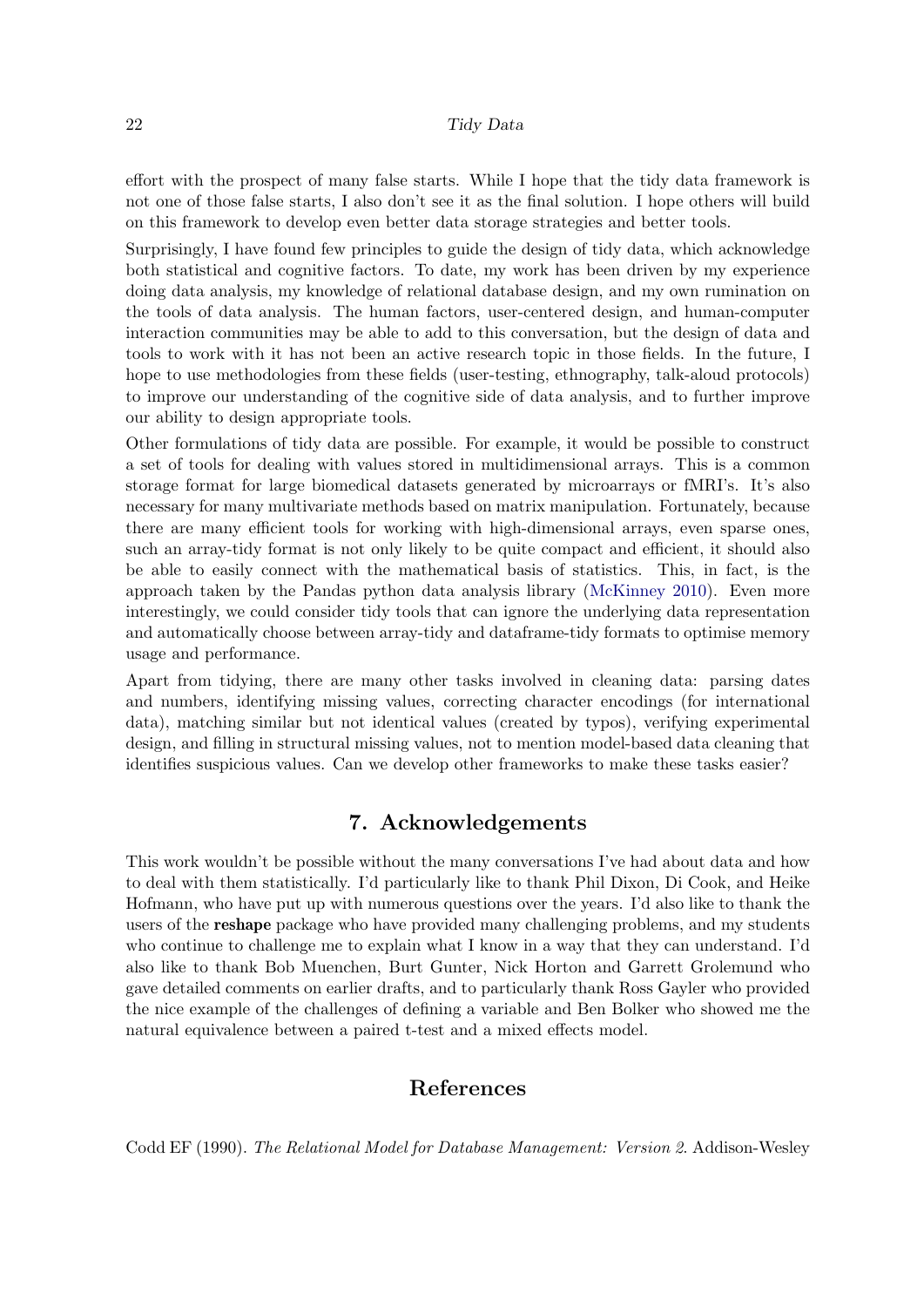Longman Publishing Co., Inc., Boston, MA, USA. ISBN 0-201-14192-2.

<span id="page-22-0"></span>Dasu T, Johnson T (2003). Exploratory Data Mining and Data Cleaning. Wiley-IEEE.

<span id="page-22-12"></span>Inselberg A (1985). "The Plane with Parallel Coordinates." The Visual Computer, 1, 69–91.

- <span id="page-22-3"></span>Kandel S, Paepcke A, Hellerstein J, Heer J (2011). "Wrangler: Interactive Visual Specification of Data Transformation Scripts." In ACM Human Factors in Computing Systems (CHI). URL <http://vis.stanford.edu/papers/wrangler>.
- <span id="page-22-1"></span>Lakshmanan L, Sadri F, Subramanian I (1996). "SchemaSQL-a language for interoperability in relational multi-database systems." In Proceedings of the International Conference on Very Large Data Bases, pp. 239–250. ISSN 1047-7349.
- <span id="page-22-13"></span>McKinney W (2010). "Data Structures for Statistical Computing in Python." In S van der Walt, J Millman (eds.), *Proceedings of the 9th Python in Science Conference*, pp. 51 – 56.
- <span id="page-22-7"></span>R Development Core Team (2011). R: A Language and Environment for Statistical Computing. R Foundation for Statistical Computing, Vienna, Austria. ISBN 3-900051-07-0, URL [http:](http://www.R-project.org/) [//www.R-project.org/](http://www.R-project.org/).
- <span id="page-22-2"></span>Raman V, Hellerstein J (2001). "Potter's Wheel: An Interactive Data Cleaning System." In Proceedings of the International Conference on Very Large Data Bases, pp. 381–390. ISSN 1047-7349.
- <span id="page-22-10"></span>Sarkar D (2008). Lattice: Multivariate Data Visualization with R. Springer-Verlag.
- <span id="page-22-11"></span>Wegman EJ (1990). "Hyperdimensional Data Analysis Using Parallel Coordinates." Journal of the American Statistical Association, 85(411), 664–675.
- <span id="page-22-4"></span>Wickham H (2007). "Reshaping Data with the Reshape Package." Journal of Statistical Software,  $21(12)$ , 1-20. URL <http://www.jstatsoft.org/v21/i12/paper>.
- <span id="page-22-6"></span>Wickham H (2009). ggplot2: Elegant Graphics for Data Analysis. useR. Springer-Verlag.
- <span id="page-22-9"></span>Wickham H (2010). "A Layered Grammar of Graphics." Journal of Computational and Graphical Statistics, 19(1), 3–28.
- <span id="page-22-5"></span>Wickham H (2011). "The Split-apply-combine Strategy for Data Analysis." *Journal of Sta*tistical Software,  $40(1)$ , 1-29. URL <http://www.jstatsoft.org/v40/i01/>.
- <span id="page-22-8"></span>Wilkinson L (2005). The Grammar of Graphics. Statistics and Computing, 2nd edition. Springer-Verlag.